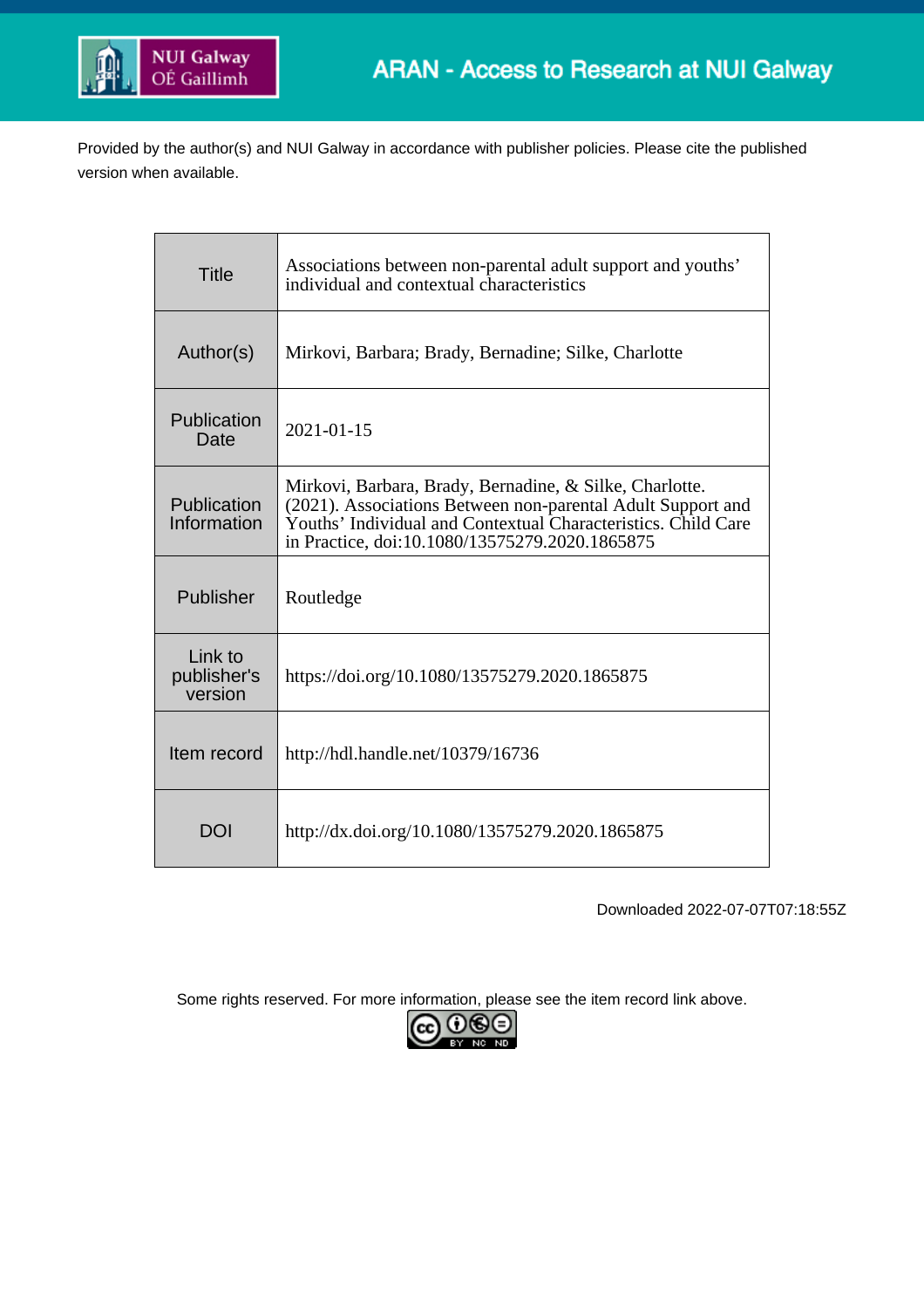# **Associations between non-parental adult support and youths' individual and contextual characteristics**

Barbara Mirković, Bernadine Brady and Charlotte Silke

*UNESCO Child and Family Research Centre, School of Sociology and Political Science, National University of Ireland, Galway, Ireland*

Email of the correspondent author: **b.mirkovic1@nuigalway.ie**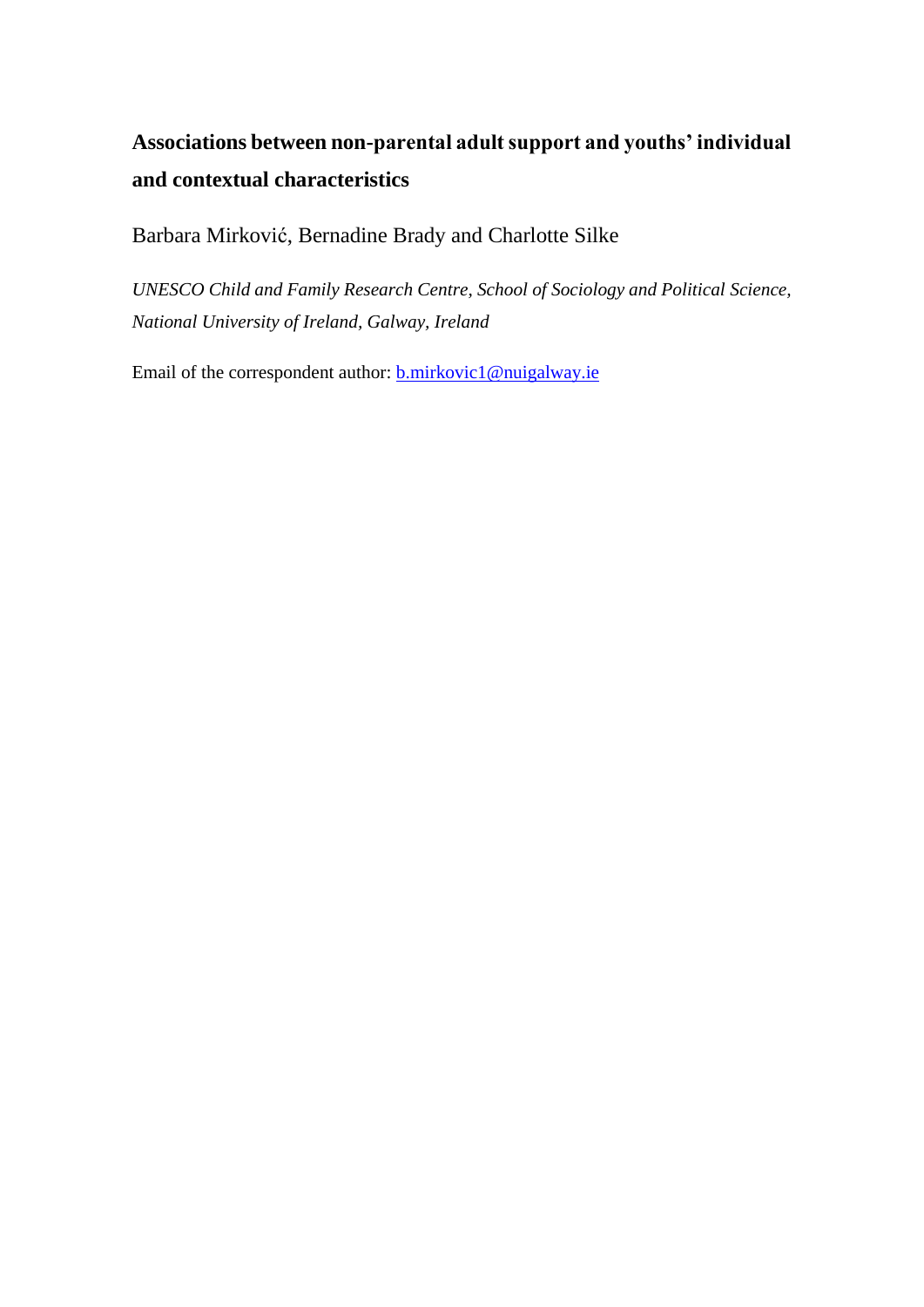# **Associations between non-parental adult support and youths' individual and contextual characteristics**

While the role parents play in supporting young people is well established, support from other caring adults also becomes important during adolescence, particularly when young people are facing problems in their lives. The goal of this paper is to reflect on youth support seeking when facing problems, exploring differences between youth who seek support from parents only and those who seek support from parents and other non-parental adults. This paper outlines the findings of a secondary analysis of data from the third wave of the Growing up in Ireland child cohort at 17/18 years, collected from primary caregivers and youth. From 6126 young people in the national sample, 91.3% answered the selective question about the type of adult support they seek. Of this cohort, 36% of young people seek support from a parent and 48% go to a parent and another adult. Comparing these groups, there are significant differences found in both their individual and contextual characteristics, with better outcomes for youth with additional nonparental adult support, including using active coping strategies, better self-esteem, and identity resolution. While the findings indicate that non-parental adults have a positive influence in different areas of youth well-being, further research is required to better understand the ways in which support from non-parental adults helps young people in their transition to adulthood.

Keywords: supportive adults; natural mentors; youth; transition to adulthood; parenting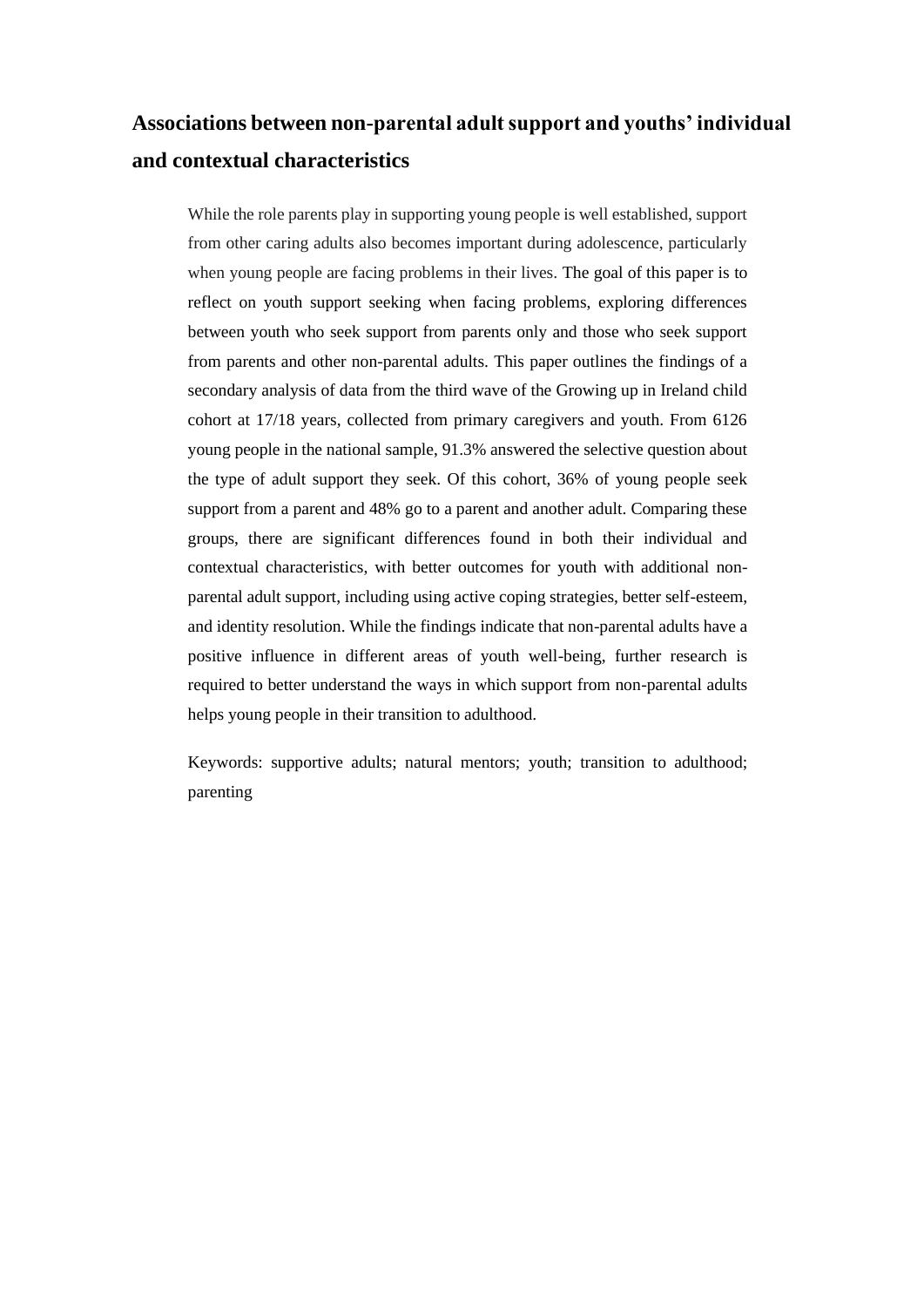# **Introduction**

The period of late adolescence involves many transitions and changes in a young person's life, including those in their bodies, minds, emotions, relationships, and environments. With these changes happening, young people are also facing societal expectations to define themselves more clearly, especially in the areas of identity, education and vocation (Holland *et al.,* 2007). At 17 and 18 years, young people are facing decisions about their future pathways and experiencing new roles. Their social networks are expanding, and they are presented with different perspectives that can help them question previously learned attitudes and values and establish their own. As the demands of this period are intensive, young people often seek support from different sources in their social networks. Relationships with others can help young people to understand themselves better and enable them to face changes and transitions more effectively (Cotterell, 2007). While the opinions of friends and time spent with them become more important during this life phase, youth often engage in new roles such as romantic partners and workers, which can be demanding and emotionally intense. Facing these changes, young people need guidance, advice and support not only to be protected from risks and difficulties they might be facing but also to address the development of their capacities and thrive in their transition to adulthood (Chang *et al.,* 2010; Lerner *et al.,* 2006; Rhodes, 2002; Sulimani-Aidan, 2018).

Both adult and peer support are very important for different aspects of youths' well-being during these transitions. Relationships with parents can change while adolescents are negotiating their autonomy, but parents continue to be important sources of socialization, support, comfort, and influence (Giordano, 2003). Close relationships with parents relate to higher academic goal orientation and academic effort among youth (Wentzel, 1998) and are often a protective factor against depression and low self-esteem (Wentzel & McNamara, 1999) and in dealing with failure (Heaven, 1994). On the other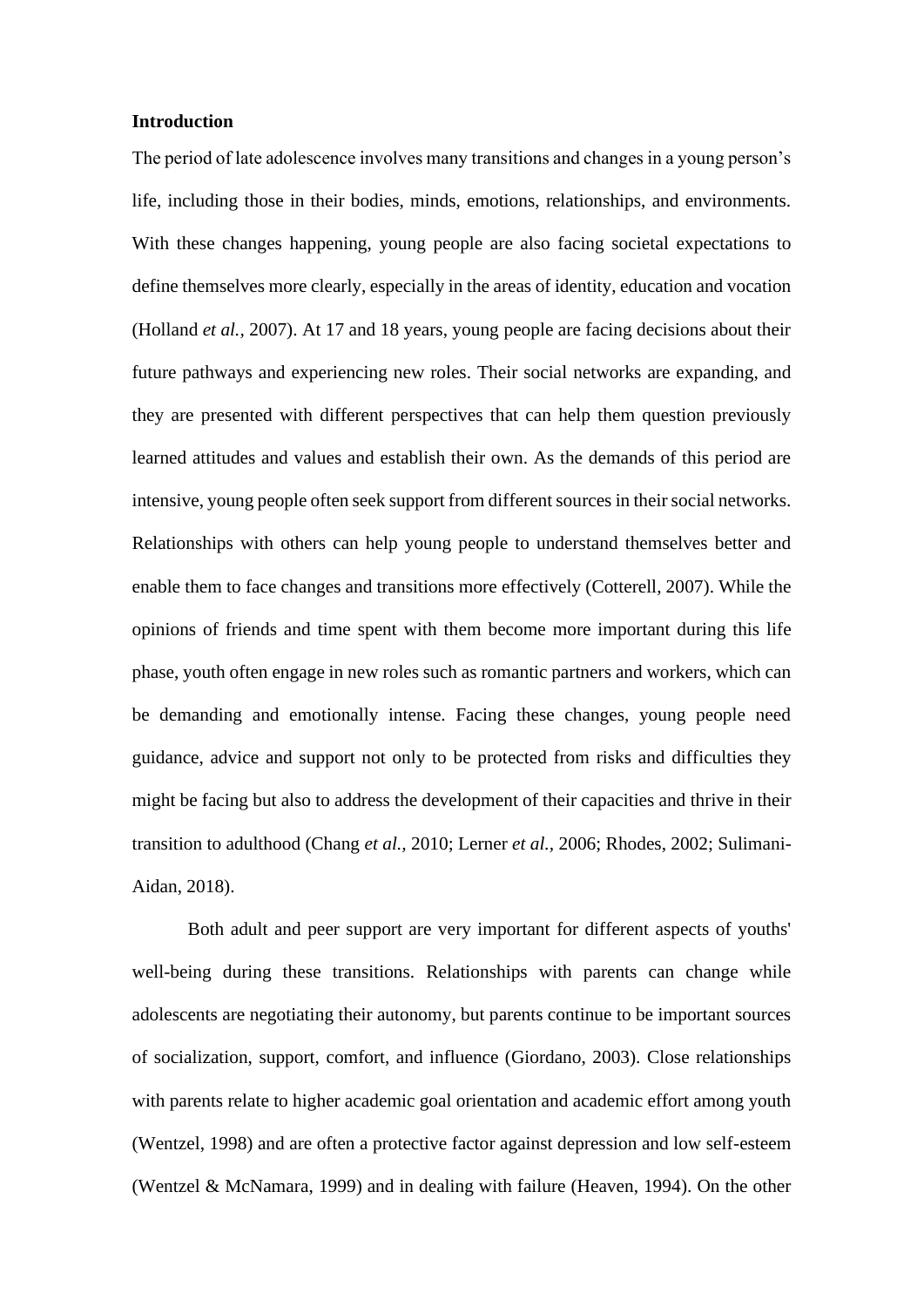hand, relationships with close friends are a great source of information about dating, lifestyle, body image, and social relationships (Heaven, 1994) and have been associated with emotional well-being and lower emotional distress (Wentzel, *et al.,* 2004). But there are many questions friends can't answer because they lack the experience and skills, which young people may not want to discuss with their parents (Beam, *et al.,* 2002 ). At this stage, other important adults present in young people's lives, who young people feel connected to (DuBois *et al.,* 2002), can step in to share their experience, advise youth or show new perspectives in a meaningful way. They can potentially achieve a balance between parent-like adult characteristics and friend-like peer characteristics.

Support from other adults is often found through relationships with teachers, coaches, counsellors, family friends or relatives (Spencer, 2007; Zimmerman *et al.,* 2005). During adolescence, young people are more active in shaping their social environments and developing an awareness of their present and future selves (Darling *et al.,* 2003), while developing their self-concept and identity. The contact they have with non-parental adults is often important in shaping young people's opinions, values and world views by introducing them to adult perspectives, knowledge and skills, that may be different to those of their parents (Chang *et al.,* 2010, Yu & Deutsch, 2019). Cotterell (2007) argues that contact young people have with other adults gives them access to the resources of the adult world. He comments that social interactions with non-parental adults challenge young people to "stretch their social skills" from the usual demands of relationships with parents and peers.

## **Theoretical Perspectives**

A range of theoretical perspectives help us to understand how young people who engage positively with other adults who are not their parents benefit from these relationships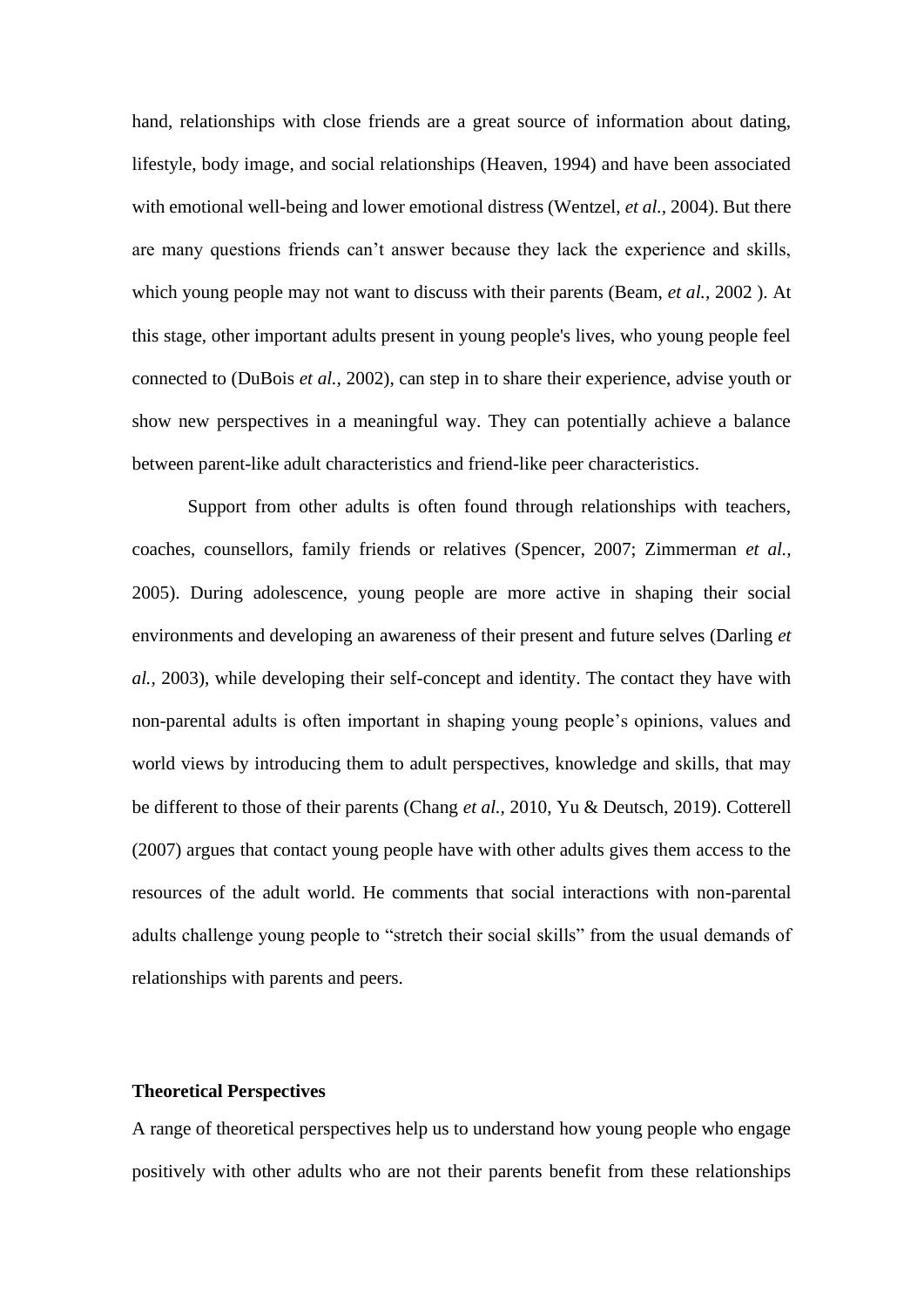(Zimmerman *et al.,* 2005). Resilience theory suggests that other adults could sometimes compensate for the lack of adult support a young person is receiving, for instance, in the case of parental illness, divorce, poverty or violence in the family (Spencer, 2007). As a part of that framework, research has focused on the significance of non-parental adult support for vulnerable groups of youth, often referring to them as "significant others". Caring and consistent adults can play a significant role for youth experiencing risk by providing them with social support, social capital and guidance, and by enhancing the effects of the protective factors youth already have (for example, further connecting them to their community). That said, close relationships with non-parental trusted adults are a normative experience in development (Beam *et al.,* 2002), and although they have been shown to be important for at-risk youth, their significance is valuable regardless of risk. The framework of social support underlines the importance of having different types of supporters in youth networks (Cutrona, 2000; Sterrett *et al.,* 2011), while social capital theory posits that other non-parental adults could provide specific support through connecting the young person to new networks and opportunities (Brady *et al.,* 2020). However, there is little evidence on what are the sociodemographic and socioeconomic characteristics of young people who do or do not have non-parental support and the degree to which young people in the broader population seek and use such non-parental support in their everyday lives.

Attachment theory explains that young people who have a secure base in relationships with their parents are better able to form relationships with other adults (Zimmerman *et al.,* 2005). But Rhodes (2005) also suggests that relationships with other adults could improve relationships with others (parents, peers, teachers etc.) which has been shown in some studies to date (Hagler & Rhodes, 2018; Hurd & Zimmerman, 2014; Langhout *et al.*, 2004). Caring adults can change youth's perceptions of other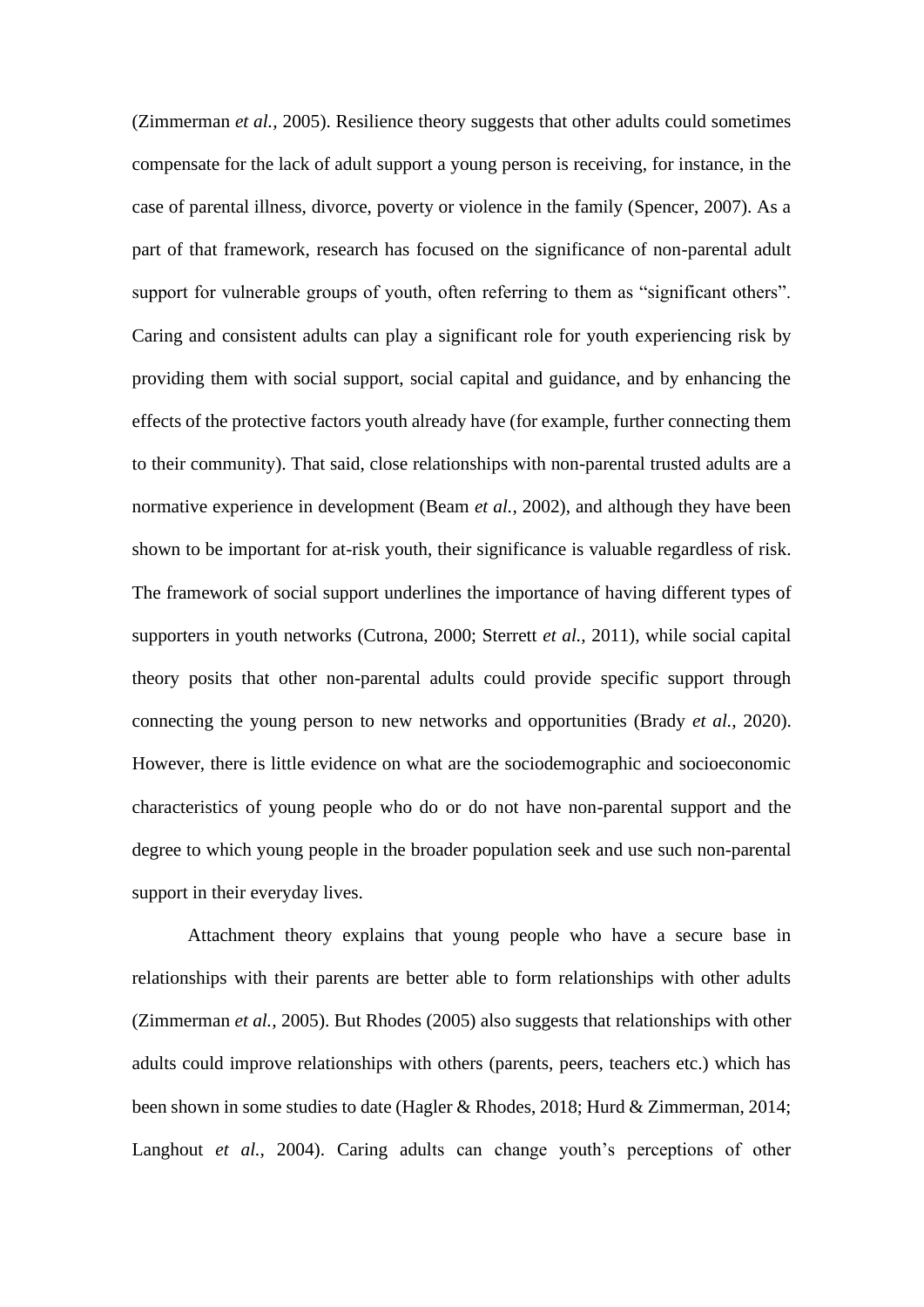interpersonal relationships and help by sharing their own life experience, showing young people which coping strategies "work and which don't". Based on this, we would expect youth with additional non-parental support to show better relationships with their parents.

Finally, the positive youth development framework views the relationships youth have with caring, supportive non-parental adults as a benefit not only to young people "at-risk" but all young people (Benson *et al.,* 2007; Lerner, 2005). These relationships can foster the development of positive outcomes but also prevent different negative outcomes. Caring adults often listen to young peoples' problems and show them respect, which can enhance well-being and increase self-esteem (Schwartz *et al.,* 2012, Yu & Deutsch, 2019). Although the relationships young people have with non-parental adults are shown to be both a protective and a promotive factor in the development of all youth (Dooley & Fitzgerald, 2012; Erickson *et al.,* 2009), they are an understudied area of research in the broader population (Beam et al., 2002; Wolkow & Ferguson, 2001), especially in the European context. In the Irish context, there is little understanding of socioeconomic, family or youths' characteristics that come into play in the context of relationships with caring non-parental adults.

In sum, several theories and developmental frameworks propose that relationships with caring and consistent adults are key for promoting positive youth outcomes. While some theorists suggest that relationships with non-parental adults may be helpful when tackling risk, others argue that support from non-parental adults may be beneficial for all young people, particularly when this support is provided in addition to parental support. However, in order to gain support for these theoretical propositions, further research is needed to provide greater insight into the value of non-parental relationships for different groups.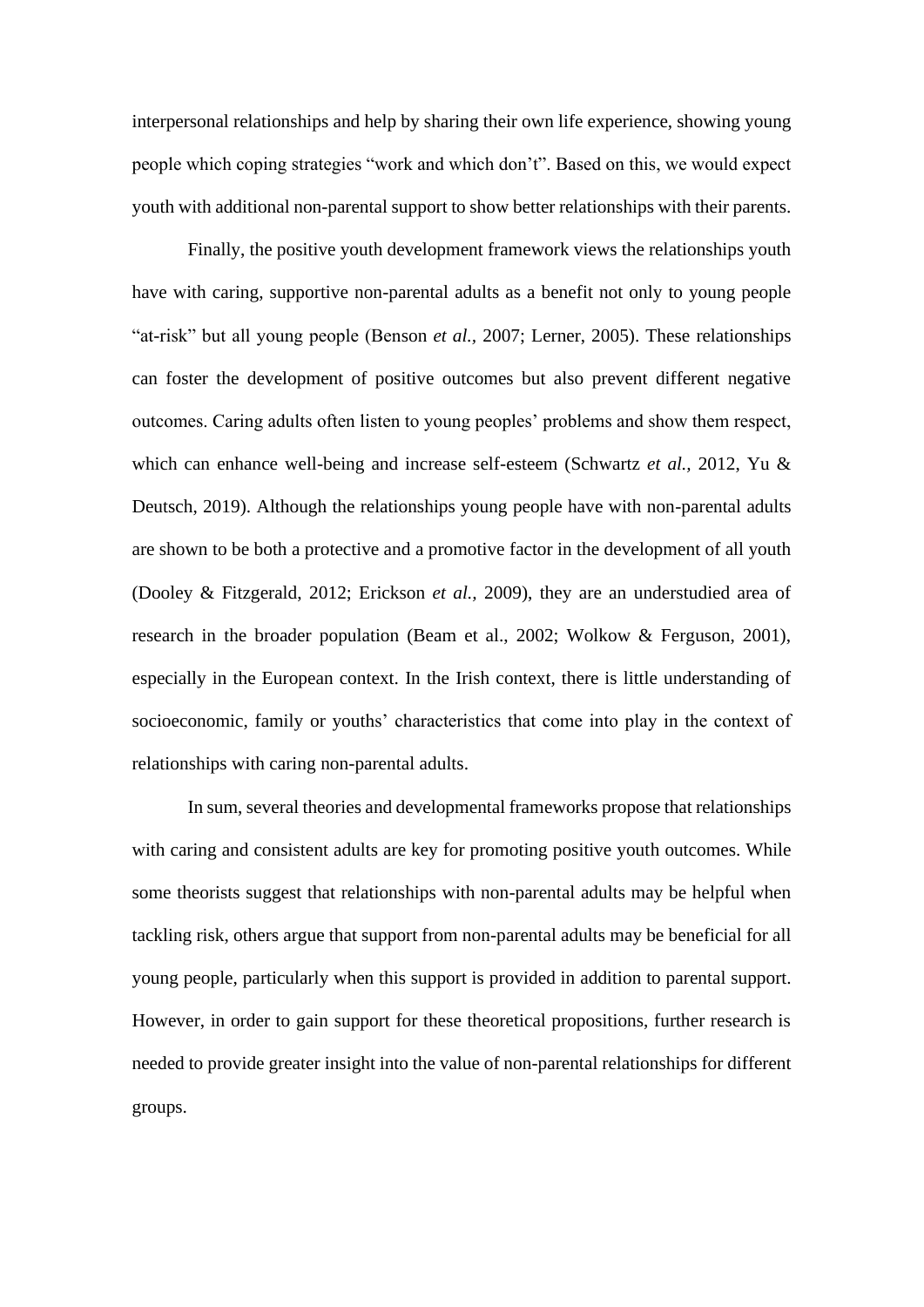# **Rationale**

The limited body of research on the relationships young people have with other adults shows that these relationships are connected to academic and vocational functioning, and psychological well-being, including higher levels of self-esteem, self-efficacy, optimism, fewer depressive symptoms, and coping with emotional and behavioural problems (Hagler & Rhodes, 2018; Miranda-Chan *et al,* 2016; Sterrett *et al.,* 2011). The Irish national study "My world survey" highlighted the important role that support from "one good adult" can bring in terms of youth mental health. It found that a supportive relationship with a caring adult is associated with higher life satisfaction, self-esteem, more functional coping strategies, a greater sense of belonging, and less likelihood of self-harm (Dooley & Fitzgerald, 2012). Although it's the first and only study of that size in Ireland that included caring adults and their importance for youths' mental health, it included both parents and other non-parental adult figures under the term "one good adult". We argue that there is a difference between these kinds of support. Based on the theory and previous research, we would expect youth with additional non-parental support to have better socio-emotional well-being, use more active coping strategies and show higher self-esteem and identity resolution development.

At this specific age when young people are becoming more connected to adults who are not their parents, there is a need to know more about the profiles of young people who do and don't have caring non-parental adults and the ways in which they benefit from these relationships. Equally, there is a need to know more about the youth who are not connected to non-parental adults and to explore ways in which relationships with adults who are not their parents would help them to thrive (Hagler *et al.,* 2017).

The aim of this paper is to better understand the profile of support seeking from adults among young people. Specifically, we quantify how many 17- and 18- year old young people in an Irish national sample receive adult support in the form of parental and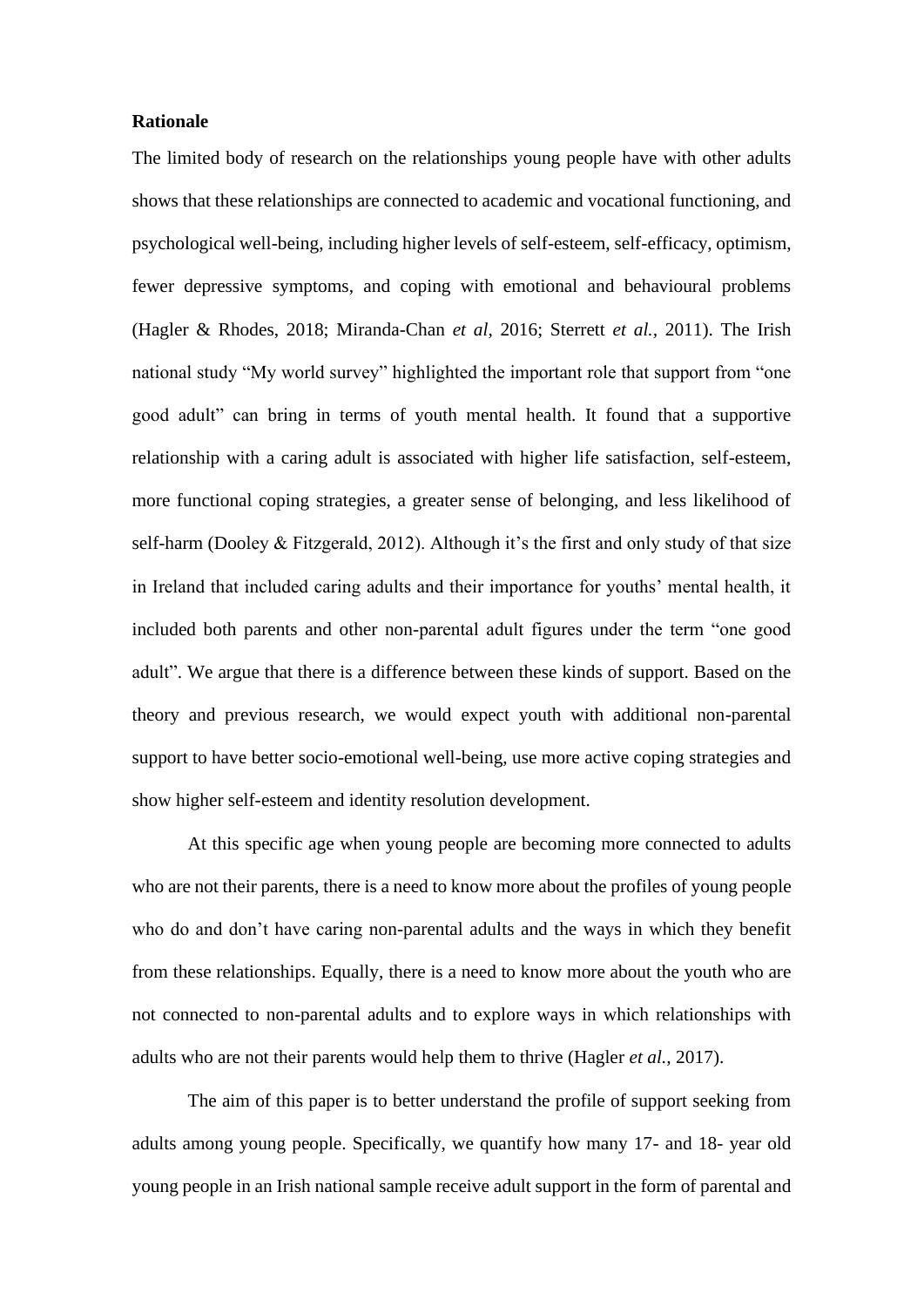other non-parental adult support. The paper also assesses the differences in socioeconomic characteristics, relationship with parents, socio-emotional behaviours, coping strategies, self-esteem and identity between youth with diverse adult support profiles.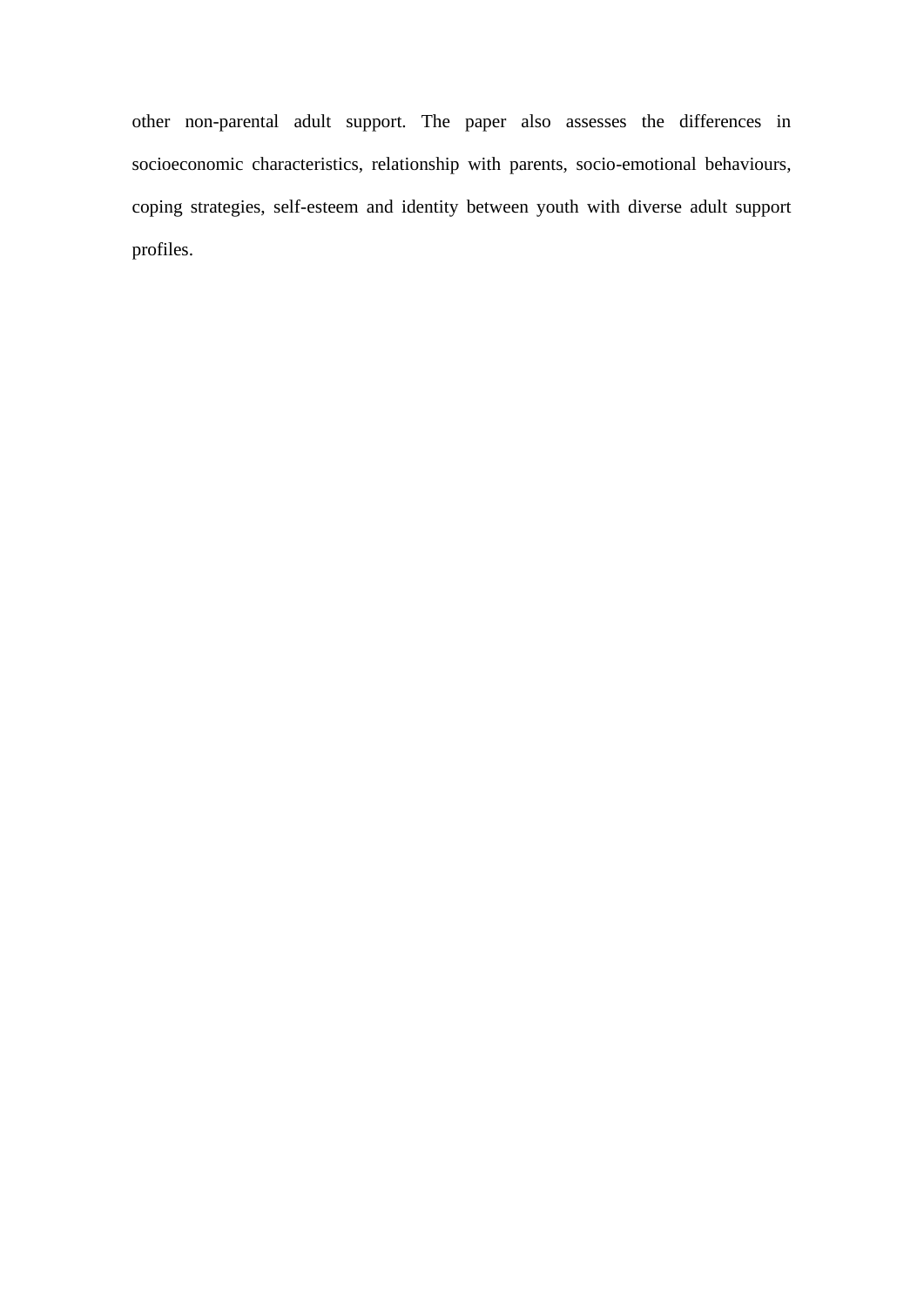# **Method**

This paper is based on a secondary analysis of Growing Up in Ireland data accessed from the Irish Social Science Data Archive (ISSDA) in December 2018. Growing Up in Ireland is an Irish longitudinal study funded by the Department of Children and Youth affairs. This project follows two cohorts of children providing observations from the children (when old enough), their caregivers, teachers and school principals. The Cohort '98, which is the focus of this study, was included in data collection when the children were 9, 13 and 17 years old.

This analysis is a quantitative cross-sectional study as it includes only the data from the third wave of the Child cohort study (17 years old). The measures included in the study to answer the research questions are descriptive and comparative. The study is based on the main questionnaires from the primary caregiver (usually mother or mother figure) and young-person self-completed questionnaires. To explore the sources of support sought by youth, profiles of youth's adult support answers were made by categorising youth's responses to the question into different groups: "parent only", "parent and another adult", "another adult only" and "no adults". The first two groups were included in the analyses of this paper. The "parent only" group is composed of youth who reported that they seek support from at least one parent, but do not go to another adult. Young people who have the support of their parents and another adult were given the profile "parent and another adult".

This dataset involved a Bioecological model of development, which shows an awareness of the importance of interconnections in the social context and brings possibilities for further research in this field, especially for the preparation of young people for transition to adulthood.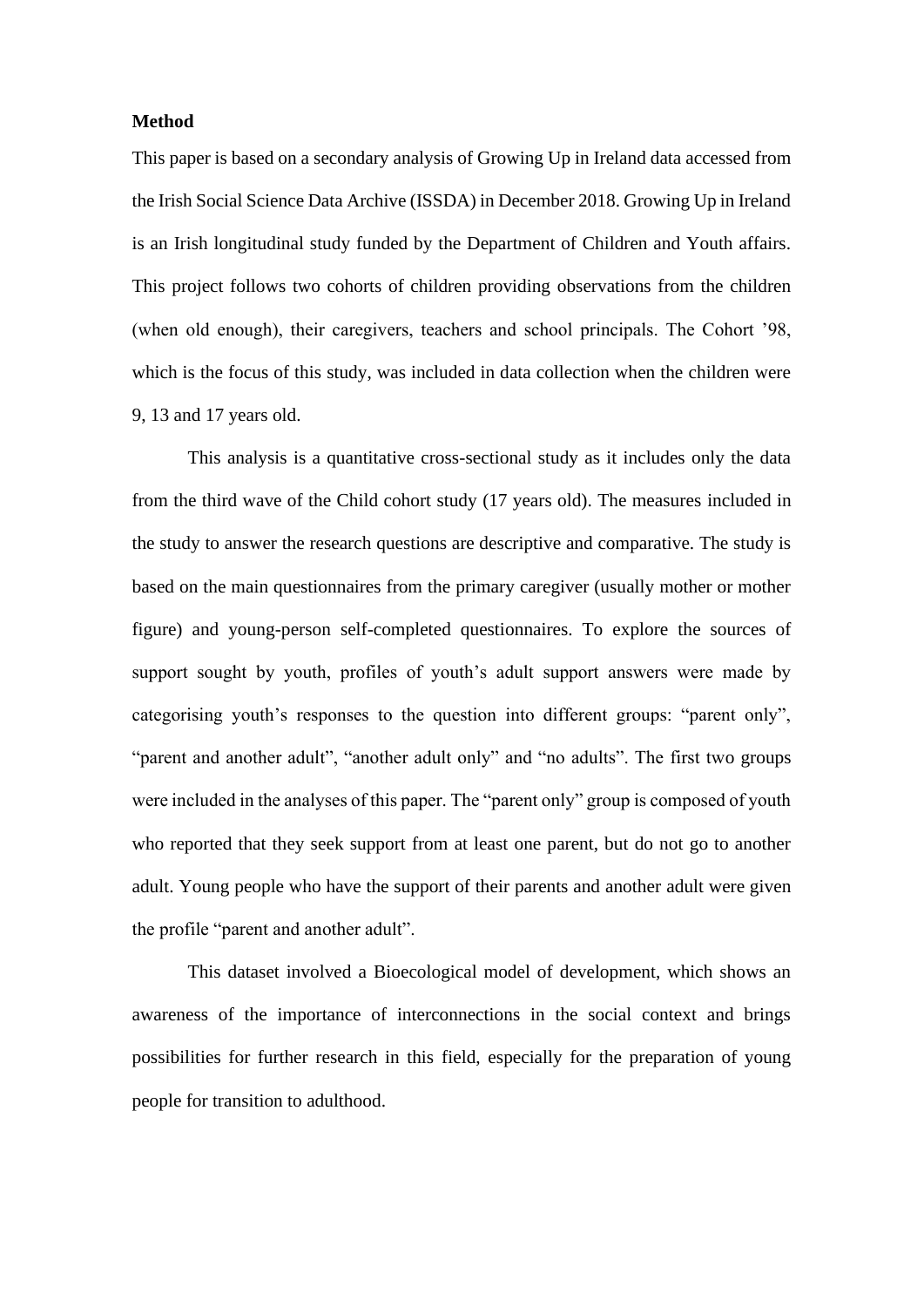## *Participants*

There were 6216 young people aged 17/18 in the third wave of the Growing Up in Ireland study, 51.2% of whom were girls. Most of the youth (96.3%) were at that time still at school/education, 2.1% were at work or in training, and 0.9% were unemployed. Data were also collected from their primary caregiver, with the primary caregiver usually being the mother of the young person (95.9%). Most of the primary caregivers were in the age range of 40-49 (48.8%) or 50-54 (32.9%) years, with 69.7% in work or education. The household type for most of the families included in the sample was "two-parent household" (85.1%). The social class of the family is in most cases "managerial and technical staff" (36.3%), followed by "non-manual" (19.2%) and "professional workers"  $(14.4\%)$ .

The sample was formed as a fixed sample design when the participants were 9 years old. The sampling of the participants was through a two-stage selection process. The first stage was a random selection of schools in Ireland and second of children in schools. Classification of school characteristics such as region, disadvantaged status, size, school type, denominational status, and gender mix was included (Murray *et al.,* 2011). If the children continued to live in Ireland when they were 17/18, they were contacted to be included in the sample at the third wave (Murphy *et al.,* 2018).

#### *Materials & Measures*

#### *Adult support*

To assess adult support in young people's lives two questions from the Young person supplementary questionnaire were used. Firstly, to assess a young person's perception of the general adult support available to them the question H9 was used "Is there an adult (or adults) in your life you can usually turn to for help and advice?". To specify parental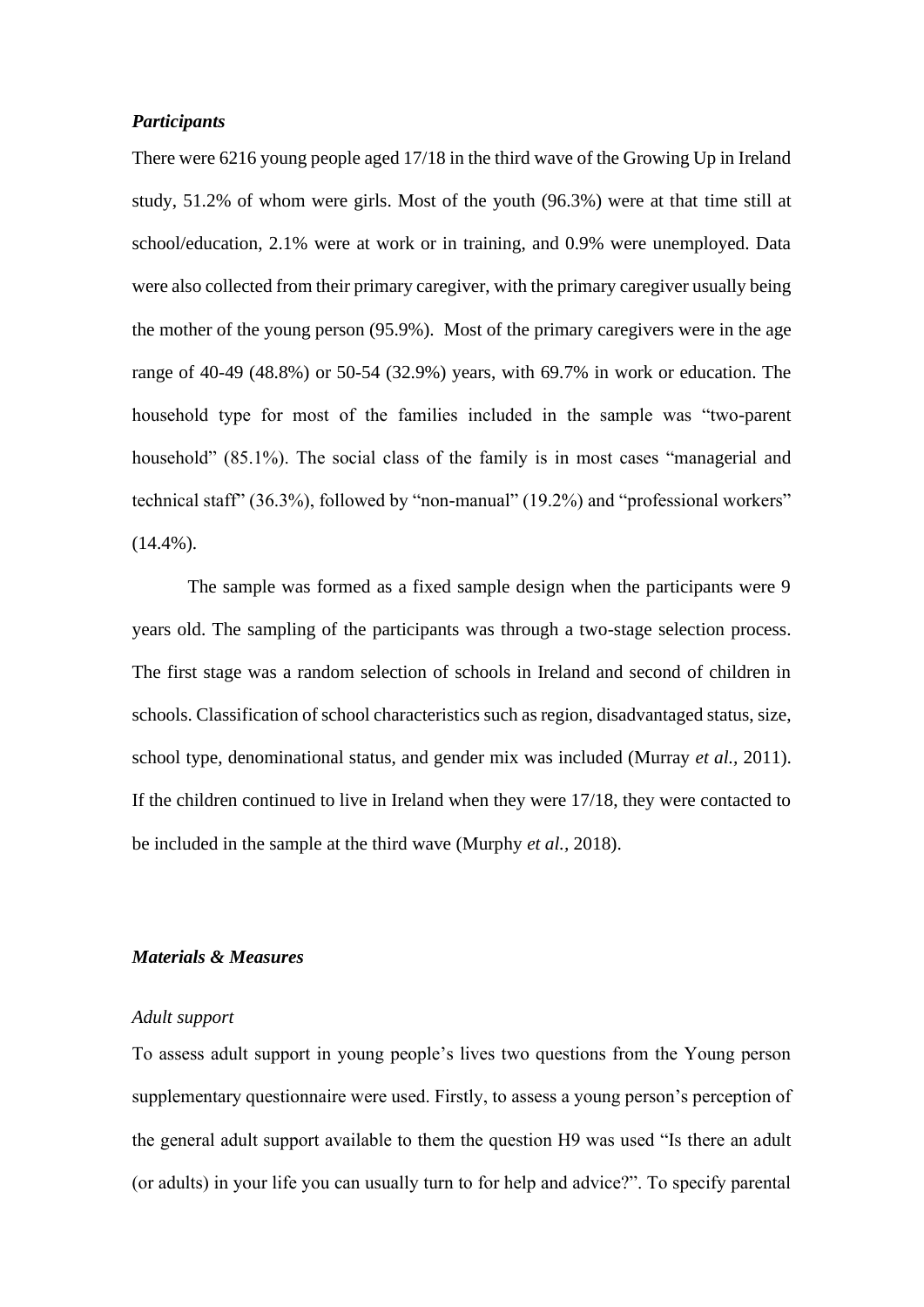from other non-parental adult support the question L5 "When I have difficulties or problems I can usually talk about them to:" with multiple choices being: my mother, my father and another adult.

#### *Sociodemographic data*

Variables derived from the household grid were used for sociodemographic data and as indicators of the socioeconomic characteristics of the family. The indicators included are young people's gender, household type (single-parents or two-parent household), primary caregiver's level of education, employment status and equivalised household income.

## *Relationship with parents*

Youths' relationships with parents were measured using subscales from The Parental Monitoring and Youth disclosure scale (Stattin & Kerr, 2000). Subscales of monitoring and disclosure were reported by the primary caregiver ("Do you know what <young person> does with his/her free time?"), while young people reported on perceived control from parents (e.g. "Do you need your parents' permission before going out on week nights?"). Reports were derived into total score variables from caregiver's and youth's answers on five-point scales from 1-Almost never or never true to 5-Almost always or always true. Higher results on all subscales indicate higher results of monitoring, disclosure and control. The alpha values of the measurements were: Monitoring ( $\alpha$ =.76), Youth disclosure ( $\alpha$ = .72), Control ( $\alpha$ = .83).

#### *Socio-emotional behaviour*

The young person's socio-emotional behaviour was measured using the 25 item Strengths and Difficulties questionnaire (Goodman, 1997) reported by the primary caregiver. This is a three-point scale where 0-Not true, 1–somewhat true, 2-certainly true. It included four negative subscales (emotional symptoms, conduct problems, hyperactivity and peer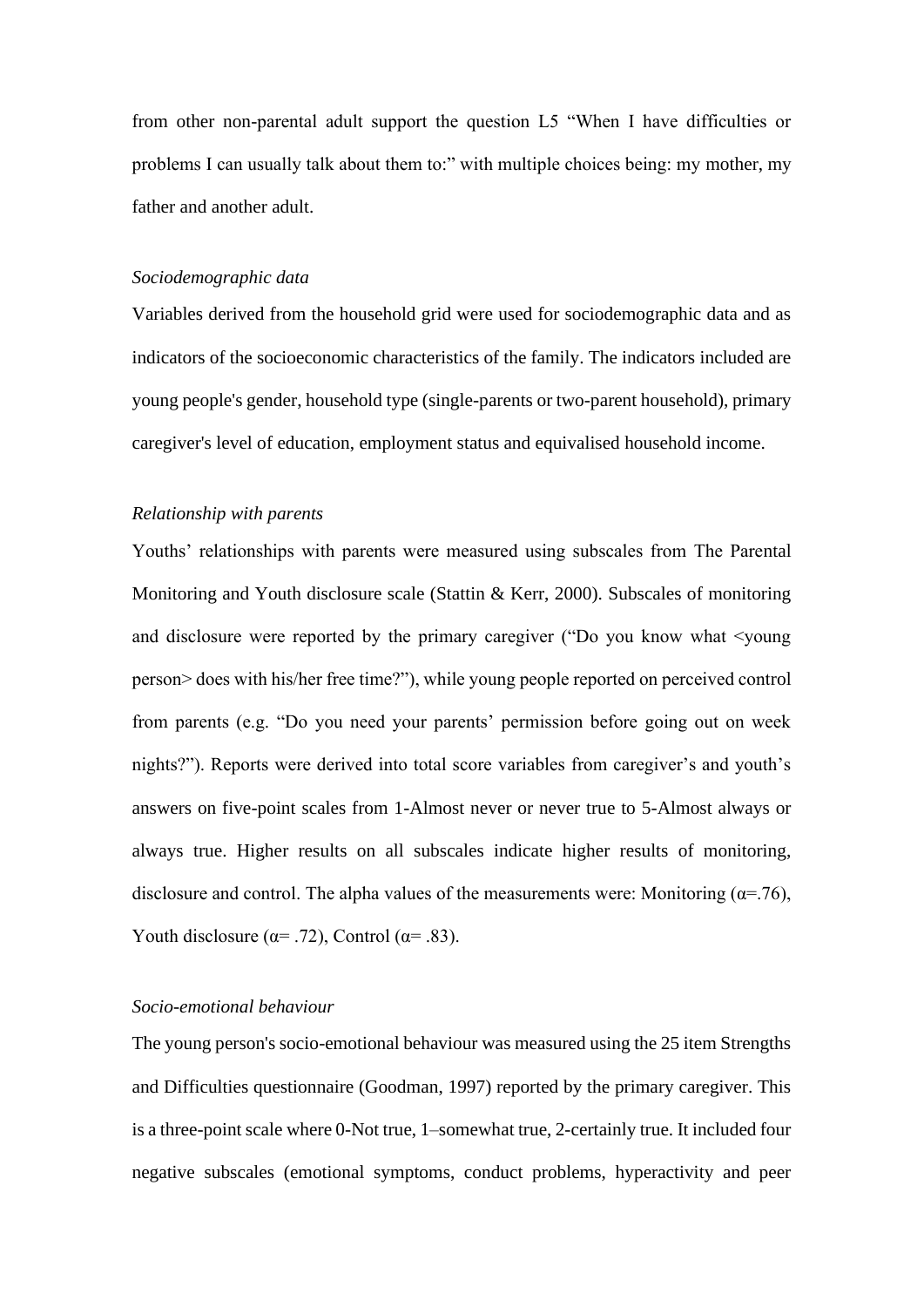relationship problems) that are summed to produce a total difficulties scores, while prosocial behaviour is assessed as a positive subscale representing strength. A higher score indicates a higher presence of difficulties or prosocial behaviour. Alpha scores for both Total difficulties and Prosocial Behaviour are  $\alpha = 70$ .

## *Coping strategies*

Assessment of three types of coping strategies young people can use when dealing with problems (problem solving, seeking social support, and avoidance coping) was made with the 15 questions Coping strategies indicator (Amirkhan, 1990). The responses were rated on a five-point scales from 1-Almost never or never true to 5-Almost always or always true A higher score on each of the subscales indicated higher use of that coping strategy and reliability scores showed good internal consistency (problem solving  $\alpha = 83$ , seeking social support  $\alpha = .90$ , avoidance coping  $\alpha = .83$ ).

## *Self-esteem*

Self-esteem was measured as a part of the young people's report with the 6-item short form of the Rosenberg self-esteem scale (Rosenberg, 1965) on a 4-point scale, which measured global self-esteem or the general value youth place on themselves. A higher score indicates higher self-esteem and the internal consistency of the measurement was  $\alpha = .73$ .

### *Identity resolution*

Identity resolution was measured with the Adult Identity Resolution Scale which measures the extent to which young people consider themselves to be adults. The scale is a subscale of the Identity Resolution Index [\(Côté, 1997\).](https://www.tandfonline.com/doi/full/10.1080/00224540903366784?scroll=top&needAccess=true) The scale consists of 3 items on a 5-point scale which are summed to give a total score. A higher result indicates greater adult identity resolution. The Cronbach alpha at age 17/18 years of the Growing Up in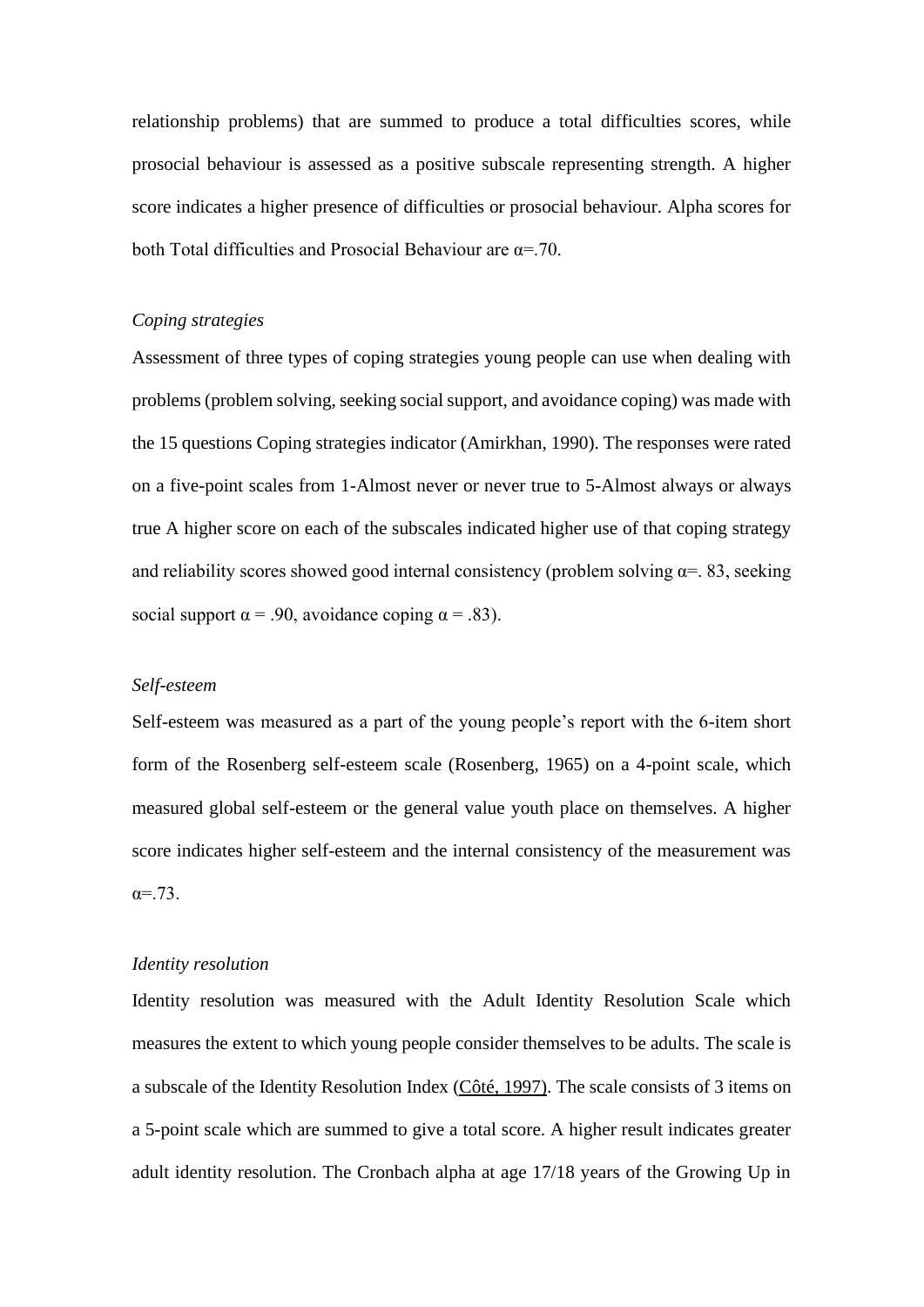Ireland was  $\alpha = 72$ . This scale was a part of the young person's self-completed questionnaire.

# *Procedure and statistical analysis*

Data were collected through interviews conducted between November 2015 and September 2016 by a trained national panel of interviewers and acquired by the Irish Social Science Data Archive in December 2018. The dataset was analysed using the statistical programme IBM SPSS Statistics 25.

As the sample size is very large, preliminary tests of normality indicated that the distributions are not normally distributed and variances are not homogenous, so the decision was made to use nonparametric tests, specifically the chi-square test and nonparametric t-test (Mann Whitney U test) (Field, 2013). The data collection of the quantitative phase of the child cohort was approved by the Research Ethical Committee of the Health Research Board and the data were analysed in line with the ethical principles of the Growing Up in Ireland research project.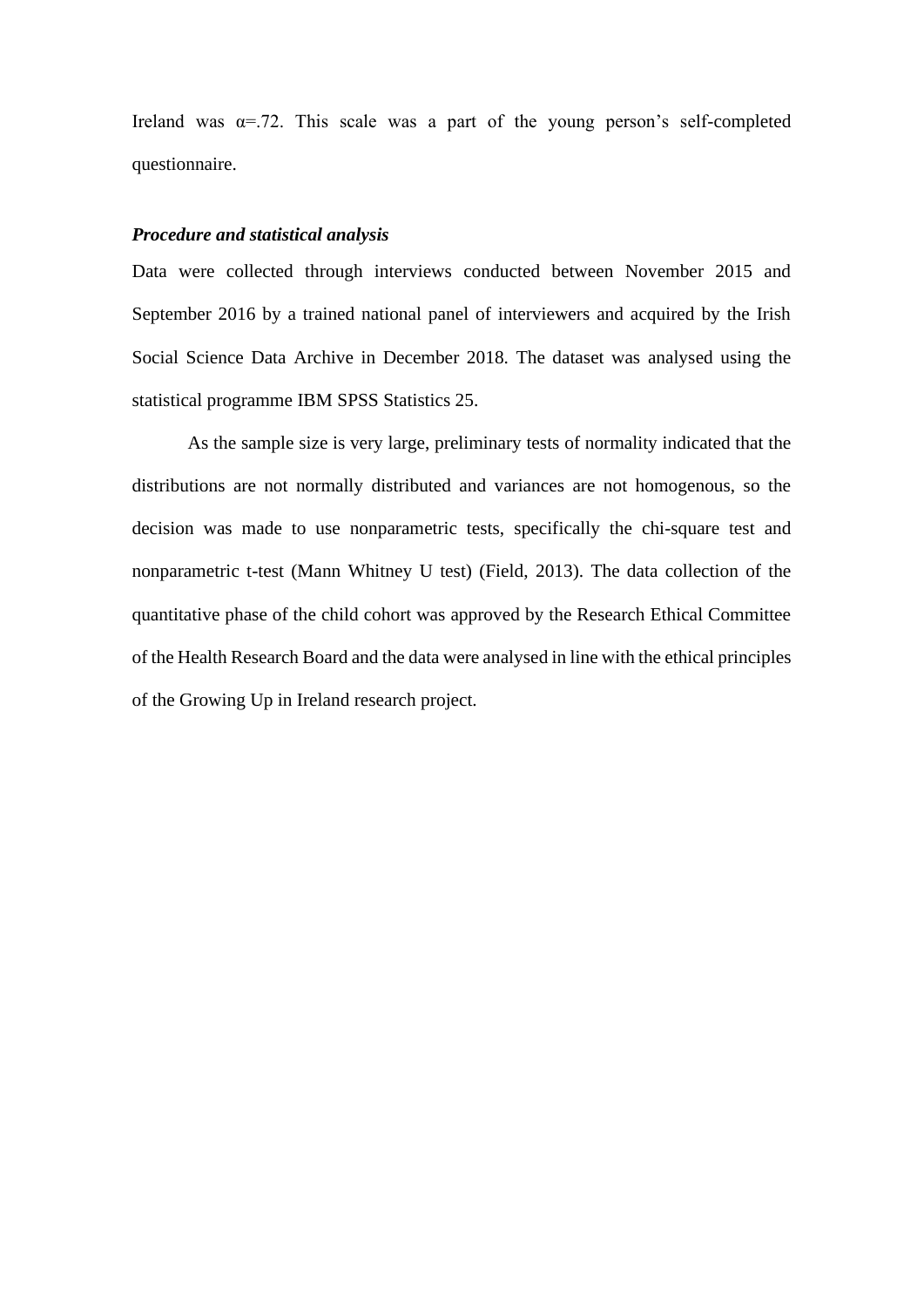## **Results**

The first of the research questions was how many young people in the Irish national sample recognise and seek adult support in their lives. Out of 6216 young people in the sample, 90.1% of young people said they have an adult that they can usually turn to for help and advice. This question is not discriminative of whether those adults are young people's parents or not. When asked who they usually talk to when they have problems or difficulties, 91.3% of young people selected one or more of the offered options (mother, father, another adult). Of the group who answered (n=6126), 81.4% usually talk with their mother, 62.5% talk with their father and 46.2% talk to another adult.

In creating the support profiles, some of the young people indicated that they were not sure or that this question doesn't apply to them which excluded them from the analyses. Of the 5533 who were included in the analysis, the majority are in the group "parent and another adult" (48%), followed by the group "parent only" (36.4%). All subsequent analyses are based on these subsets of respondents.

Thus, all young people included in the further analysis (75% of the full sample, 85% of answers on the selective question) have the support of their parent(s). Some have the support of another adult along with the support of their parent. Of these 4670 young people, 52.7% are females, 96.5% of the sample is still in education and 85.5% comes from a "two-parent household". The largest percentage of primary caregivers was 40-49 years old (49.3%), followed by 50-54 years old (32.4%), older than 55 (12%) and younger than 39 (5.9%). Most of the primary caregivers are employed or in education (70.4 %), 22.4% are retired or engaged in home duties and 2.3% are unemployed.

A series of analyses were carried out to compare differences between young people who received support from parents only with those who received support from parents and an additional adult, on several measurements: sociodemographic characteristics and socioeconomic status, relationships with parents, coping strategies,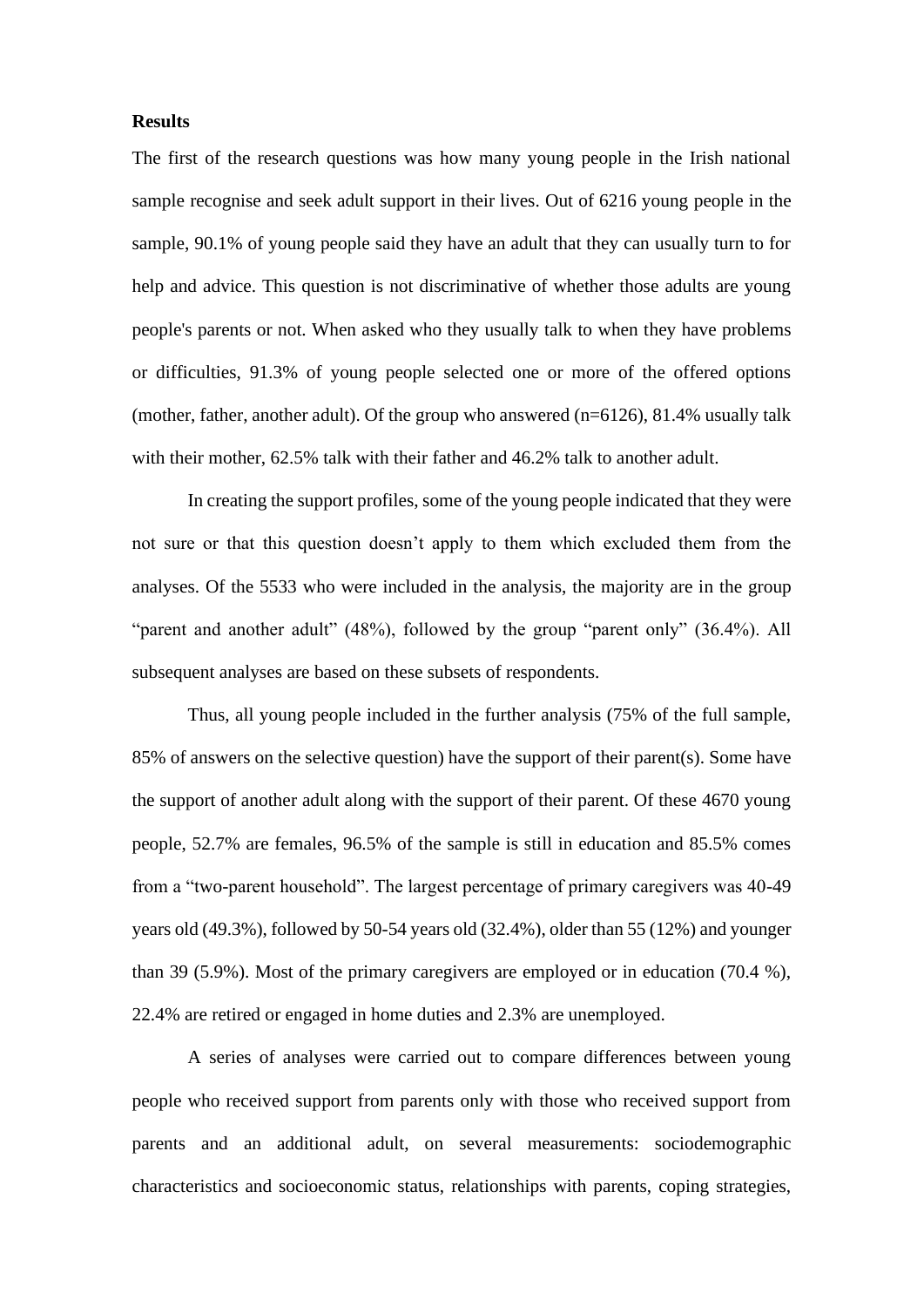socioemotional behaviour and psychological characteristics. Table 1 shows the measures of central tendency, dispersion and range for all included measurements.

Table 1. Median scores, interquartile range and range of responses for responses on aspects of relationships with parents, coping strategies, socioemotional behaviour, selfesteem and identity resolution

| Scale/Subscale | Median | Interquartile | Possible range | Attained range |
|----------------|--------|---------------|----------------|----------------|
|                |        | range         |                |                |
| Parental       | 42.00  | 5.00          | $0 - 45$       | $0 - 45$       |
| monitoring     |        |               |                |                |
| Disclosure to  |        |               |                |                |
| parents        | 21.00  | 5.00          | $0 - 25$       | $4 - 25$       |
| Parental       |        |               |                |                |
| control        | 22.00  | 9.00          | $0 - 30$       | $0 - 30$       |
| Socioemotional | 5.00   | 6.00          | $0 - 30$       | $0 - 30$       |
| difficulties   |        |               |                |                |
| Prosocial      | 9.00   | 2.00          | $0 - 10$       | $0 - 10$       |
| behaviour      |        |               |                |                |
| Problem        | 17.00  | 6.00          | $5 - 30$       | $5 - 30$       |
| solving        |        |               |                |                |
| Seeking social | 14.00  | 6.00          | $4 - 24$       | $4 - 24$       |
| support        |        |               |                |                |
| Avoidance      | 13.00  | 7.00          | $6 - 36$       | $6 - 36$       |
| subscale       |        |               |                |                |
| Self-esteem    | 12.00  | 5.00          | $0 - 18$       | $0 - 18$       |
| Identity       | 8.00   | 3.00          | $0 - 12$       | $0 - 12$       |
| resolution     |        |               |                |                |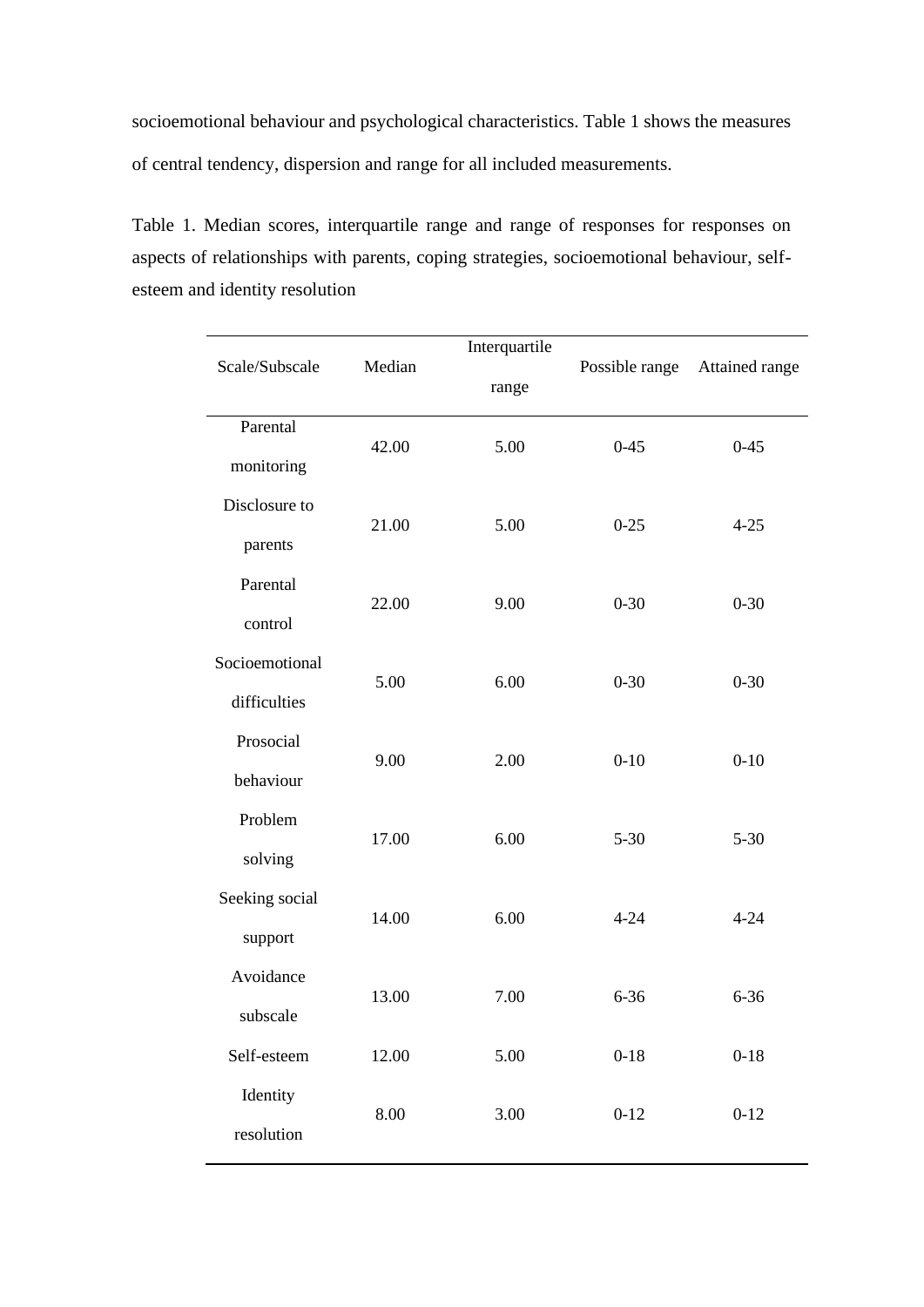## *Sociodemographic characteristics and socioeconomic status*

To explore whether different support profiles are associated with any sociodemographic and socioeconomic characteristics, Pearson chi-square analyses were conducted. Pearson's chi-squares were calculated for crosstabs of social support profiles (parent only and parent and another adult groups) with gender, household type, primary caregiver's highest level of education, employment status and equivalised income.

The findings indicate that the gender of the young person  $(\chi^2(1)=0.23, \text{p}>0.05)$ and the employment status of the primary caregiver  $(\chi^2)(4)=6.625$ , p $>0.05$ ) were not dependent on the adult support profile. There are significant associations between groups with different adult profiles and household types  $(\chi^2(1)=9.501, p<0.01, phi=0.045)$ . The proportion of youth seeking support from a parent and another adult that come from single-parents households is higher than expected (9% out of 15%).

Significant differences were also found when comparing expected groups by the primary caregiver's highest achieved level of education  $(\gamma 2(5)=64.358, p>0.001,$ phi=0.118). Youth whose primary caregiver had no formal education or only primary school, lower secondary school or vocational school only were more likely than expected to seek support from parents and another adult while those whose primary caregiver had higher levels of education (primary degree, postgraduate degree) were more likely than expected to seek support from parents only.

To explore differences in household incomes of young people Mann Whitney U test was conducted. There is a significant difference in equivalised household income of families between the groups of youth with different adult support profiles (U=1967104.5,  $z = -5.087$ ,  $p < 0.001$ ,  $r = 0.08$ ). Youth who seek support from parents only have higher family income (Mdn=16000) than youth that seek parent and another adult support (Mdn=14000).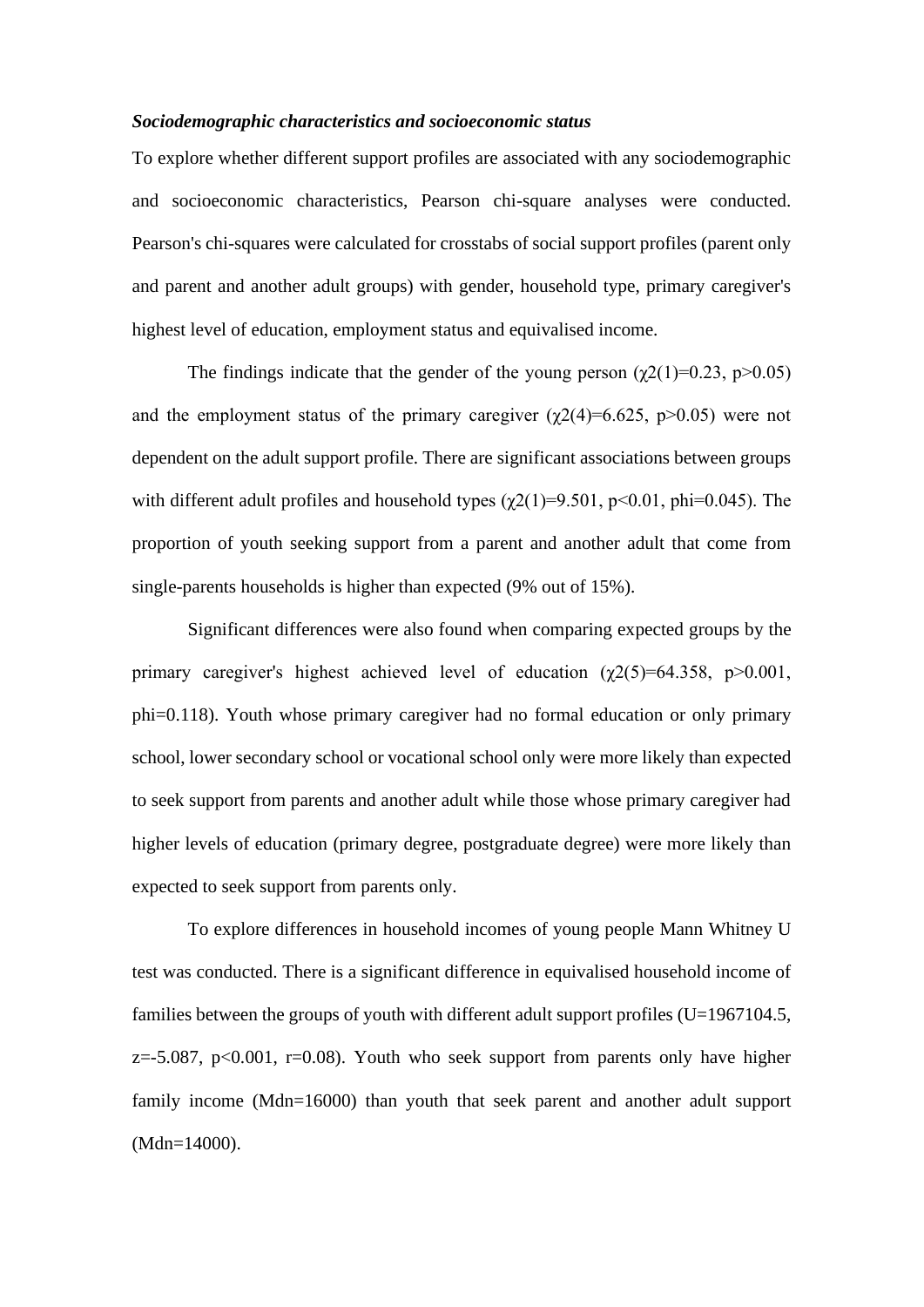# *Relationships with parents*

There were no significant differences between the groups "parent only" and "parent and another adult" in relation to parental monitoring or perceived control. Mann Whitney U test showed a significant difference between groups regarding the level of disclosure in the relationship (U=2434723.5, z=-3.604, p<0.001, r=0.05) with the youth seeking support from both parent and another adult (Mdn=22) showing higher results on disclosure than those seeking support only from a parent (Mdn=21).

# *Socio-emotional behaviour*

Regarding socio-emotional behaviour, significantly different results were found for both scores of difficulties (U=2401902,  $z=-5.551$ ,  $p<0.001$ ,  $r=0.05$ ) and prosocial behaviour  $(U=2477891, z=-3.577, p<0.001, r=0.08)$ . Youth who seek support from parents and another adult have higher results on both difficulties (Mdn=9) and prosocial behaviour (Mdn=5) than youth who seek support from a parent only (Mdn=9, Mdn=5).

# *Coping strategies*

Youth with different support profiles were significantly different on all three coping strategies: problem solving (U=2440820.5, z=-4.728, p<0.001, r=0.07), seeking support  $(U=2356865, z=-6.732, p<0.001, r=0.1)$  and avoidance  $(U=2261713, z=-8.736, p<0.001,$  $r=0.13$ ). Youth from the group parent and another adult showed higher results for using problem solving (Mdn=17) and seeking support (Mdn=15) and lower results for avoidance (Mdn=12) than youth from the group parent only (Mdn=16, Mdn=14,  $Mdn=14$ ).

## *Self-esteem and identity resolution*

There were significant differences between groups on measures of self-esteem  $(U=2335981.5, z=-6.909, p<0.001, r=0.1)$  and identity resolution  $(U=2335981.5, z=$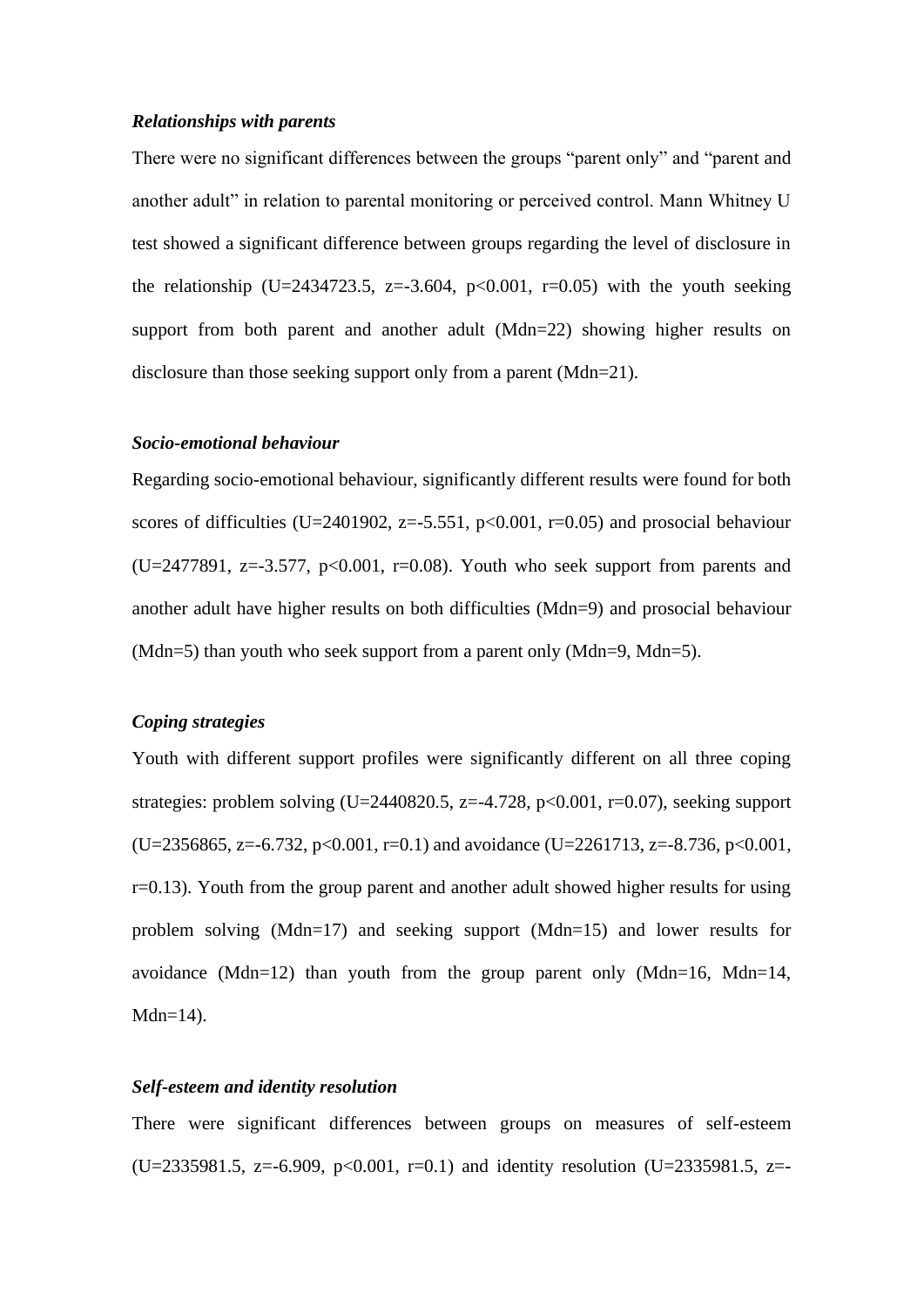6.909,  $p<0.001$ ,  $r=0.14$ ). Young people who seek support from both a parent and another adult have higher results for self-esteem (Mdn=13) and adult identity (Mdn=8) than those who seek support from a parent only (Mdn=12, Mdn=7).

## **Discussion**

Support from caring and trusted non-parental adults has been highlighted as an important resource to young people, especially those facing adversities (Brady *et al.,* 2020; Cotterell, 2007; Zimmerman *et al.,* 2005). The Growing Up in Ireland dataset has provided the opportunity to gain an Irish perspective on the importance of these relationships for young people among a broad national sample. This research makes an important contribution to the literature by exploring the role of other adults for young people among a normative sample. It is also unique in differentiating parental from nonparental support and exploring the added value other adults can bring to youths' wellbeing.

In the current study, 85% of the young people reported they would go to their parent for support when they were facing difficulties. Most of them would talk to their mothers, then their father, but a lot of young people would also use the support of a nonparental adult. The results of Irish national study "My world survey 2" (Dooley *et al.*, 2019) found that out of the 76% of young people that have an adult present when in need, 30% say that adult is their mother, only 4% father and 49% other adults (35% being their relative, 8% someone else, 6% reported multiple sources). The remaining 17% didn't report who their special adult is. The differences in percentages might occur because of the construction of the questions or the different age range included in the research. Another reason is that a young person who has the skills or opportunities to form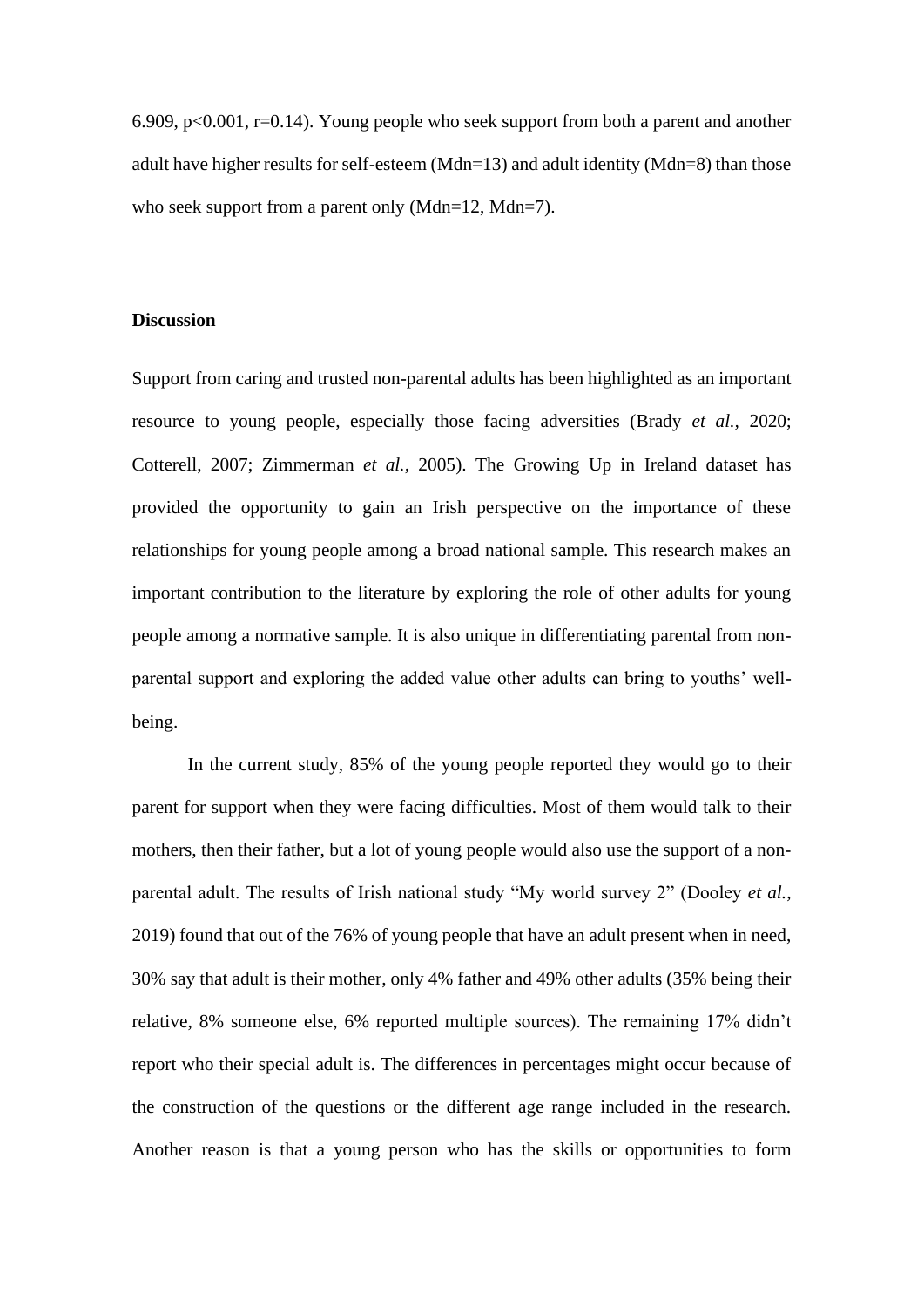relationships with non-parental adults might have more than one caring adult they would go to for help (Meltzer *et al.,* 2018), which is somewhat reported in the My world survey 2 (Dooley *et al.,* 2019) but could give different responses if asked more specifically. As both groups in our analysis have parent support, the results are looked at through the lens of the added value of non-parental adult in their lives, acknowledging that other factors could also interfere with these results.

Relating to the gender of the young people, relationships with non-parental adults are present in both young men and women's lives. Whether they seek help for the same type of difficulties is still unknown and further exploration of gender differences in youths' relationships with non-parental adults is needed. Regarding the type of household, we see differences between young people from single-parent and two parent households. As young people from single-parents households could be more inclined to search for a "second attachment figure" they could have more reason to go to non-parental adults (Zimmerman *et al.,* 2005), as shown in the findings.

The results regarding socioeconomic characteristics are not consistent with preliminary data from a US sample which found that lower-income youth rarely have opportunities for connections to caring non-parental adults (Raposa *et al.,* 2018). In the GUI sample, youth from higher-income families were more likely to seek parent support only while those from lower-income families sought support from parents and other adults. However, Raposa et al. (2018) suggest that lower-income youth have more connections to relatives but not to teachers, coaches or employers who are more important as "bridging social capital" in the transition to adulthood.

In the area of relationships with parents where the difference between groups is found in disclosure to parents, some previous findings indicate that young people who have relationships with caring adults would talk more to their parents about "things that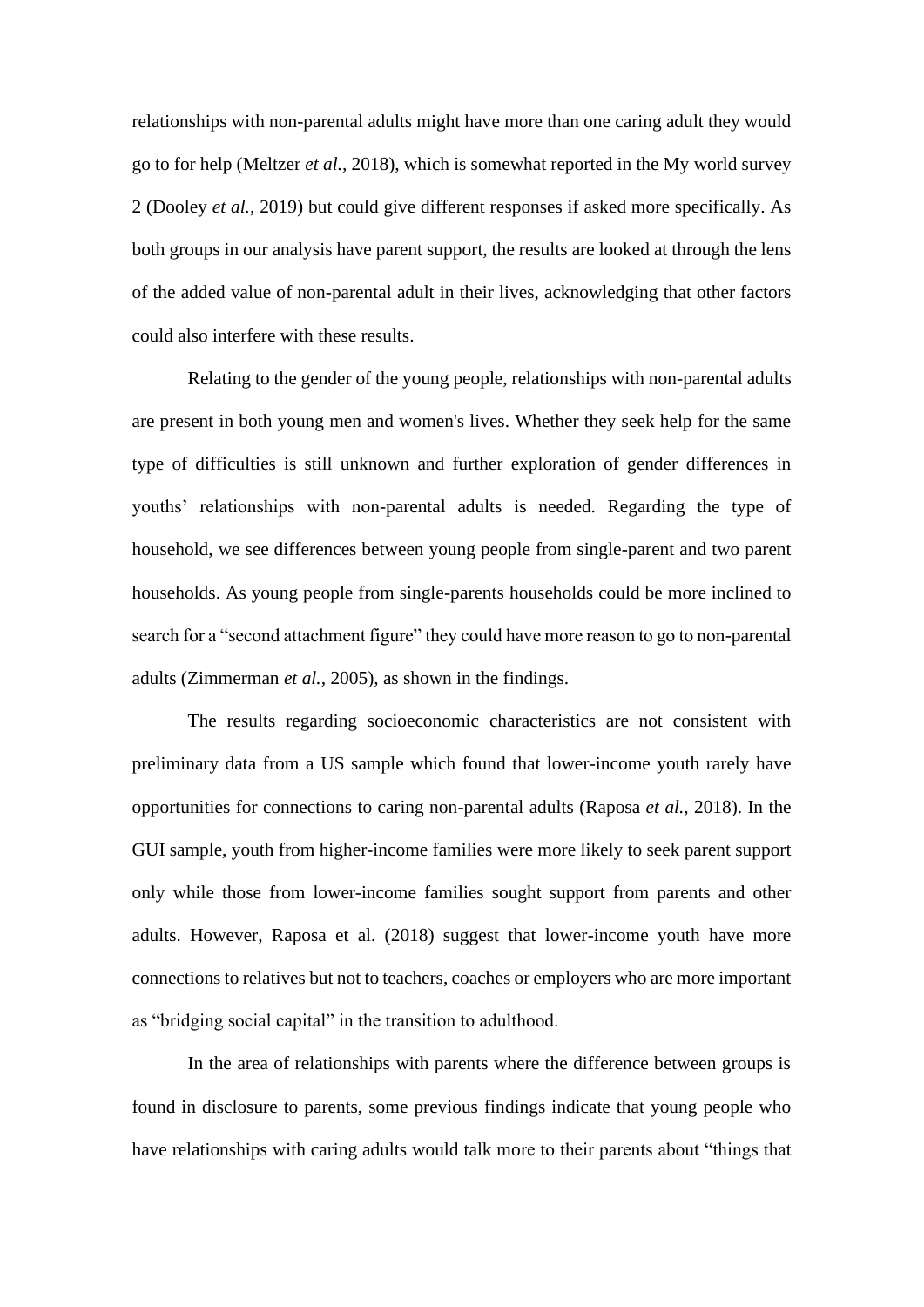matter to them" (Murphey *et al.*, 2013). Rhodes et al. (2000) argue that other adult support can result in better outcomes by mediating better relationships with parents. Whilst mediation effects weren't tested in this analysis, it's interesting to note that young people who have non-parental support with parental support are disclosing more to their parents. As we cannot assume directionality of this result, their openness with parents is perhaps what brings them to open up to other non-parental adults. Also, it is important to indicate that non-parental adults have been shown to help in revising working models and helping young people better understand adult perceptions without the tensions that are sometimes present in parent- youth relationships, which could be connected to them disclosing more to their parents (Rhodes, 2005). Future research should also include other relationships present in youths' social network like relationships with friends and romantic partners that assume more importance at this stage (Dooley & Fitzgerald, 2012), and how these relationships are interconnected with youths relationship with non-parental adults (Yu & Deutsch, 2019). Young people that have the support of non-parental adults can talk with them about situations they have with friends and partners and use their advice in resolving difficulties (Mirković, 2018), so those areas could be better examples of youth's social functioning and influence non-parental adults have.

An interesting finding is the link between relationships with non-parental adults and higher levels of both difficulties and prosocial behaviour. This could indicate that those young people who have more difficulties are formally connected to non-parental adults (teachers, counsellors, formal mentors) in relationships that would hopefully help them deal with those difficulties. But those young people are also more connected and more inclined to prosocial behaviours.

Findings regarding coping strategies are in line with the results of the "My world survey" (Dooley & Fitzgerald, 2012) that show an association between "one good adult"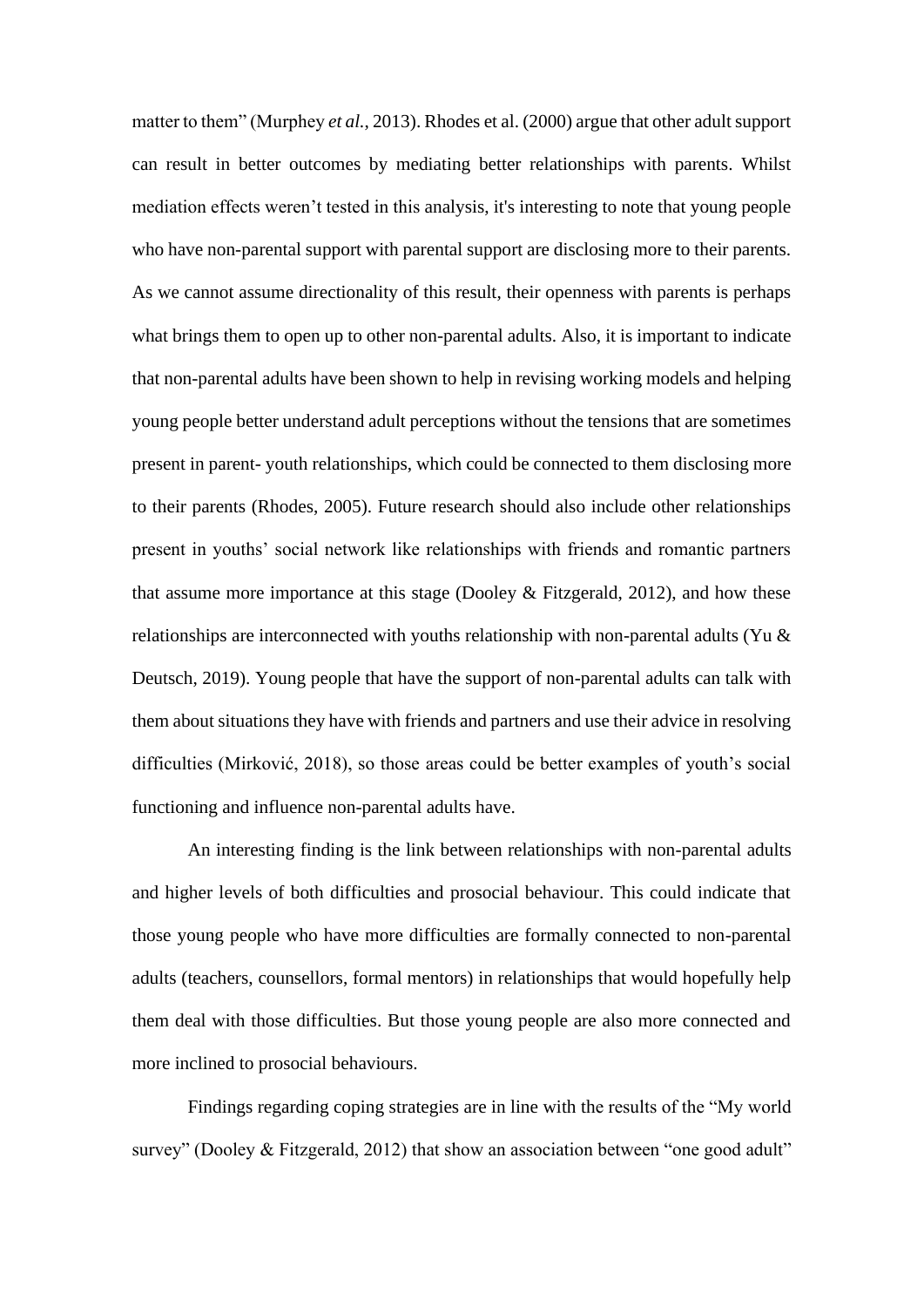and active coping strategies (problem solving and seeking support). Likewise, Hurd et al. (2014) found that natural mentors could help emerging adults coping abilities through modelling different ways of active coping to young people, providing support and advice about their experience of coping in a way that could motivate young people to use the guidance provided.

Higher levels of self-esteem, which is one of the indicators of mental well-being, for young people with the support of non-parental adults could be related to social approval and emotional support that can be sought through those relationships (Schwartz *et al.*, 2012). The "My world survey" (Dooley & Fitzgerald, 2012) indicated that those young people with low or very low support from "one good adult" have self-esteem significantly below average. Higher adult identity resolution associated with relationships with non-parental adults supports the idea that those relationships bridge young people to adult resources important in their transition to adulthood. Caring and trusted adults often show young people possible identities for themselves and are sometimes seen as role models, thus enhancing positive identity development (Rhodes, 2005). Given that identity formation is seen as one of the main tasks of adolescence and transition to adulthood, this finding is noteworthy.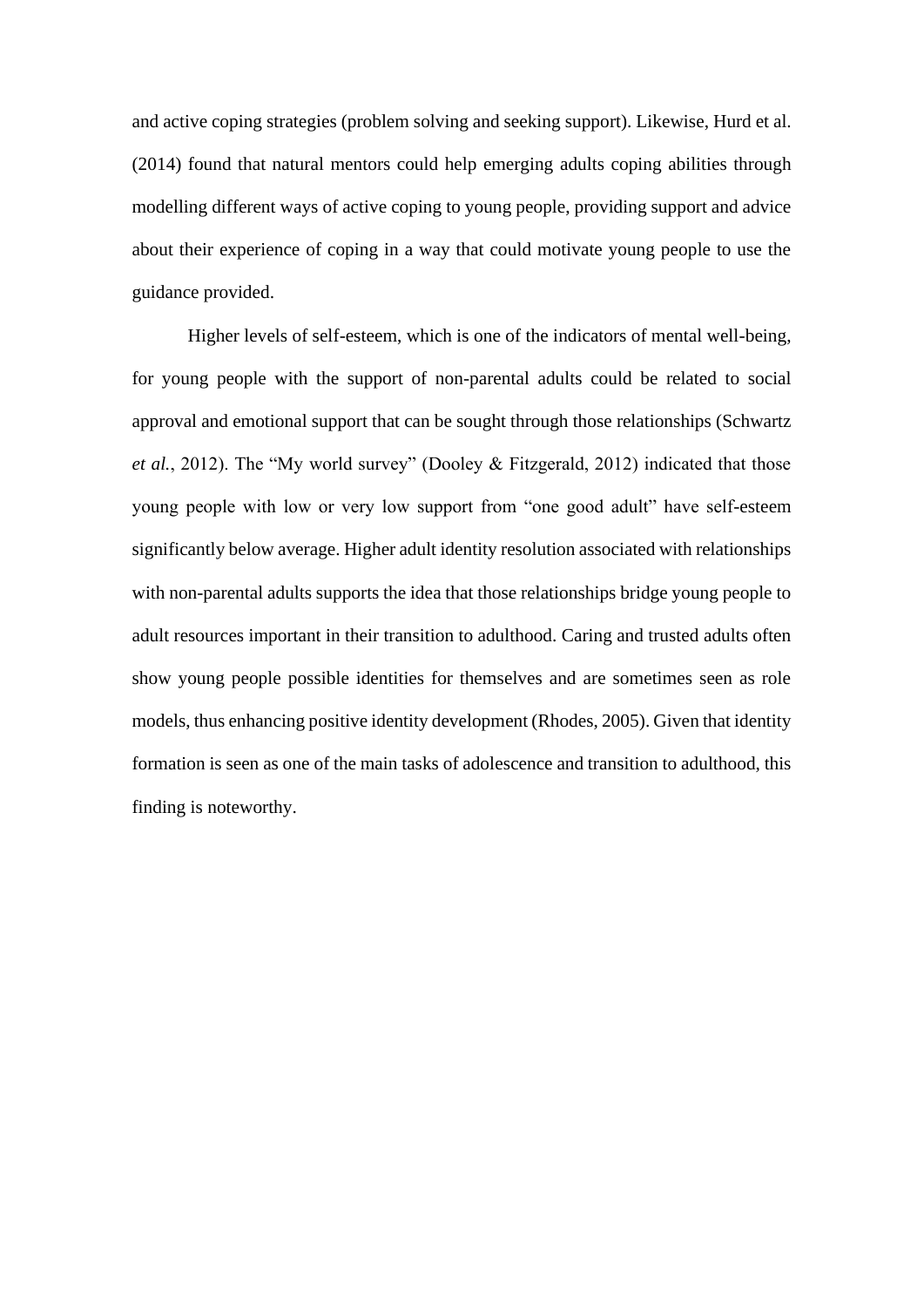# **Limitations**

While this study has a number of key strengths, it also has some limitations. Firstly, crosssectional data doesn't allow causal relationships between variables. Most of the data used was from young person's self-report measures, which could potentially be biased. Although the large sample size yields many insights that could go unnoticed in small samples, the use of big samples brings a lot of challenges. In particular, non-normal distributions of variables require the use of non-parametric statistics. Moreover, the number of tests used, and the large number of participants, inflates significance which could give a higher possibility of Type 1 error. The other limitation is small effects dependable on the sample size. In choosing the selective question and analysing only participants who already have the support of their parent the sample size did become smaller, making it possible that a part of the representative characteristics of the sample was lost. The potential for longitudinal data from the Growing Up in Ireland study to connect parental and non-parental support to previous experiences of young people measured at previous waves of the study was beyond the scope of this paper.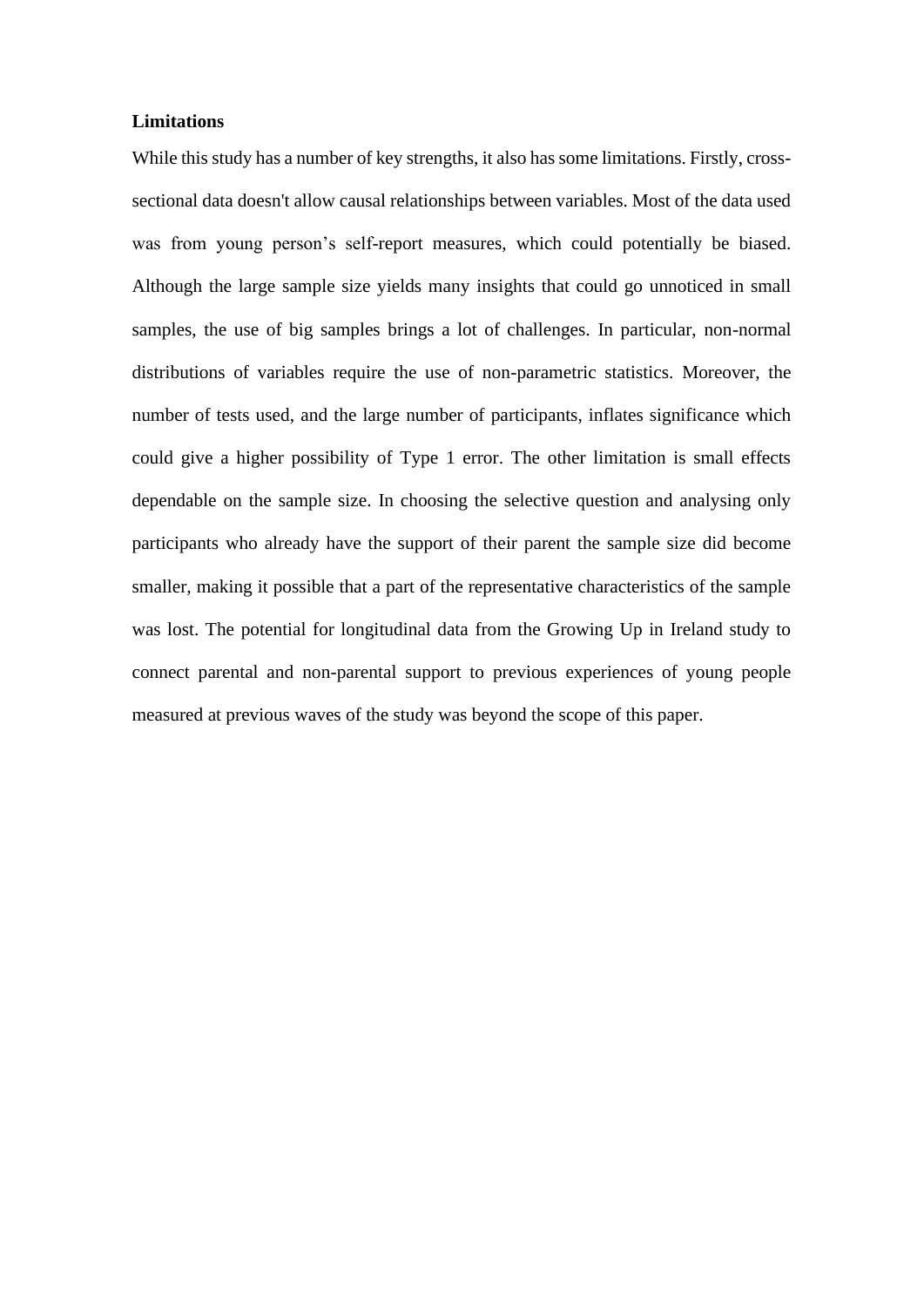#### **Recommendations for research, policy and practice**

To compare parent and non-parental support more effectively, it is recommended that future research include more than the presence of the type of adult support but also the quality and meaning of that support to a young person. Although providing a lot of information on a specific cultural context in time and addressing the need for knowledge about the "social context of development", the Growing Up in Ireland study does not provide in-depth information regarding the definition of other adults who help and support children and youth. These roles can have great variance, from the social roles these adults can have, age-range and the level of connectedness to the young person.

Young people often describe other important adults as having both parent (they give them advice, serve as guidance and models) and friend (they are supportive, nonjudgmental, they don't punish, have fun together)-like characteristics (Beam *et al.,* 2002; Chen *et al.,* 2003). This raises the question of whether the support other adults give to young people is a different kind of support than that received from other sources in their social network, such as parents and friends. As they receive support for different areas of their lives from parents and peers, the question is how the support from other adults influences young people's lives. Is it a matter of accumulating support from different sources or receiving the support of a different kind? Dolan and Brady (2012) argue that quality of support is often more important than the quantity or number of people in the social network which makes it of even greater importance to go deeper into the quality of social support non-parental adults can bring to young people. Rhodes (2002) proposes quality characteristics that should be considered in future research: closeness, emotional and instrumental support.

Raising awareness of the value of non-parental support can be used to inform policies, programmes and helpful interventions. One of those could be youth-initiated mentoring, which appears to be beneficial with vulnerable populations. This model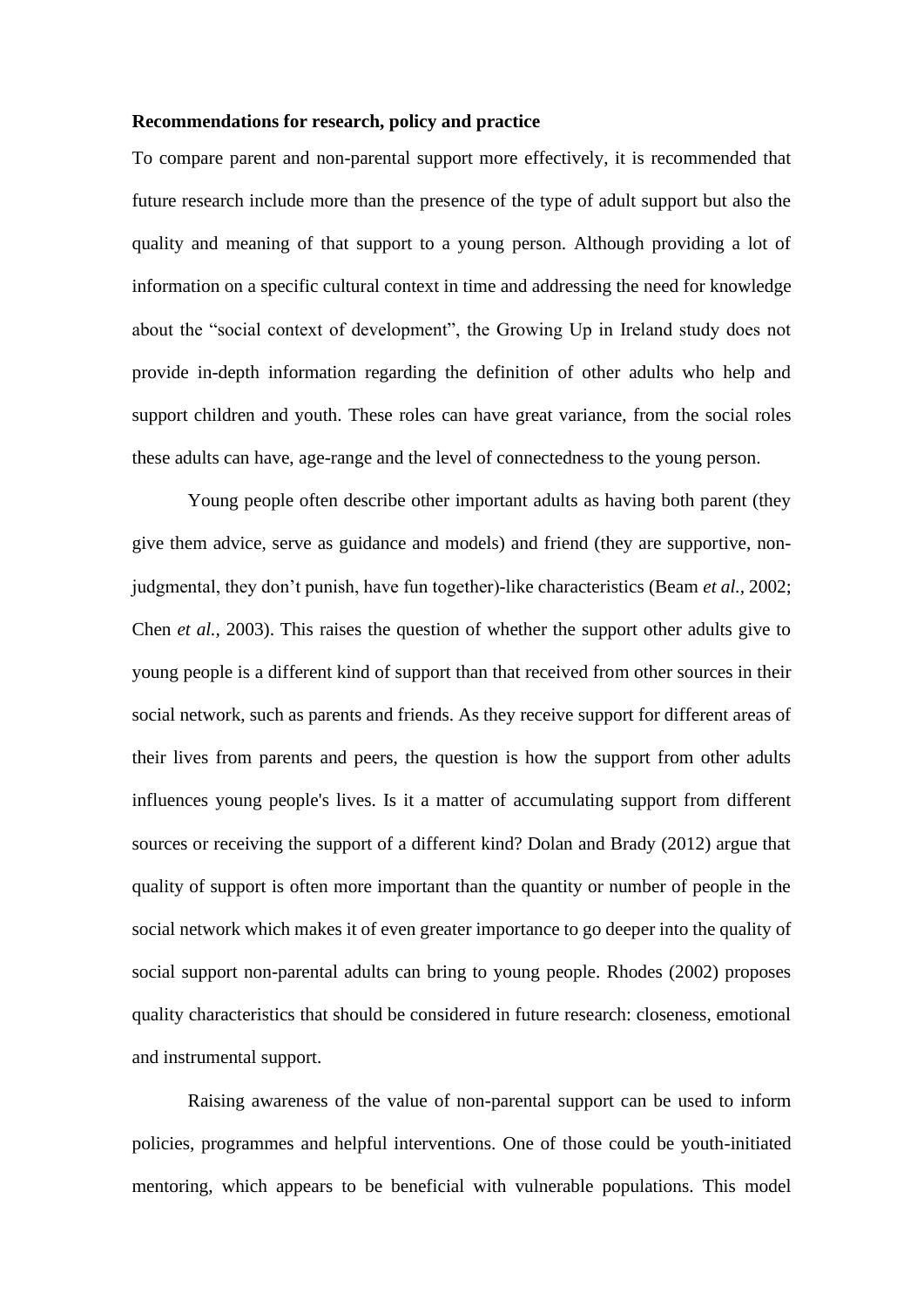facilitates young people to identify supportive adults in their existing social networks and to further harness the supports offered by these adults (Schwartz, Rhodes, Spencer, & Grossman, 2013). Another policy option is to place more emphasis on training adults to better support youth, especially those who are in regular contact with young people.

Given the findings reported here, it could be argued that the goal for policy and practice is in creating environments rich with potential non-parental support, meaning that adults should be more visible and accessible to young people in their communities, schools or organizations working with them (Cotterell, 2007). In addition, stakeholders should be encouraged to recognise the characteristics of youth who have less chance of having non-parental support and identify ways to provide these young people with the support they need.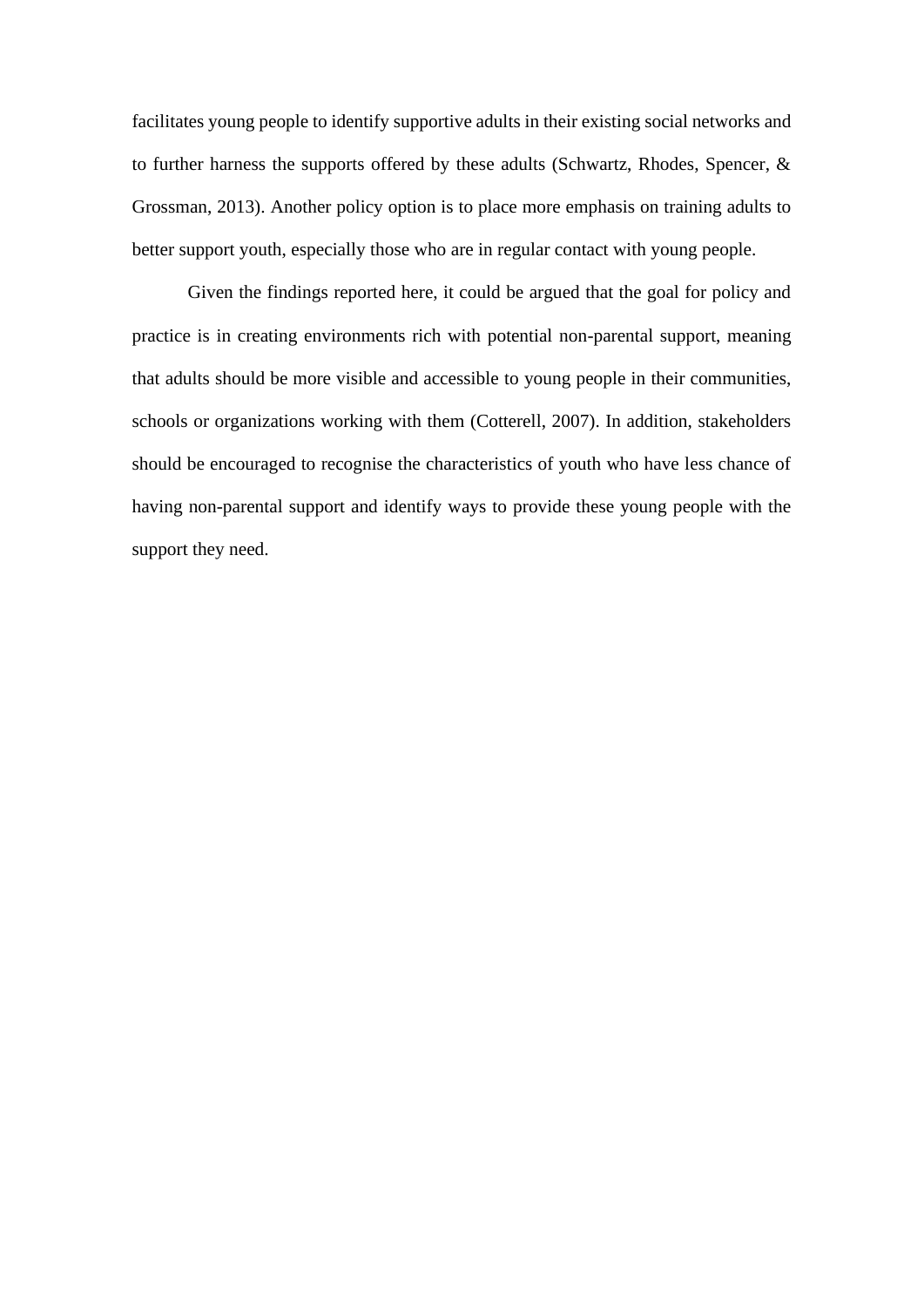# **Conclusion**

Analysis of Growing Up in Ireland data provided us with a profile of young people who seek support from non-parental adults in addition to parents. The results show that this group has a different profile to those relying on parent support alone. The group that seeks support from non-parental adults and parents shows more disclosure in their relationship with parents, higher levels of difficulties but also strengths in socioemotional behaviour, uses more active coping strategies, and has better self-esteem and identity resolution.

Findings from a national sample help to fill the gap with regard to our understanding of caring non-parental adult support among the understudied larger population, given that most of the research in the field of supportive adults is done with vulnerable groups. Future advances in this field need to take a deeper look at the profiles of non-parental adults in youth's social networks, the quality of support youth receive from non-parental adults and the processes that happen in those relationships. There is a need to address the question – "Are relationships with other adults a bridge that can help young people transition to adulthood more easily and why?" Research on this topic will help to broaden our knowledge of the support provided to youth and its' importance in the promotion of youth well-being and thriving.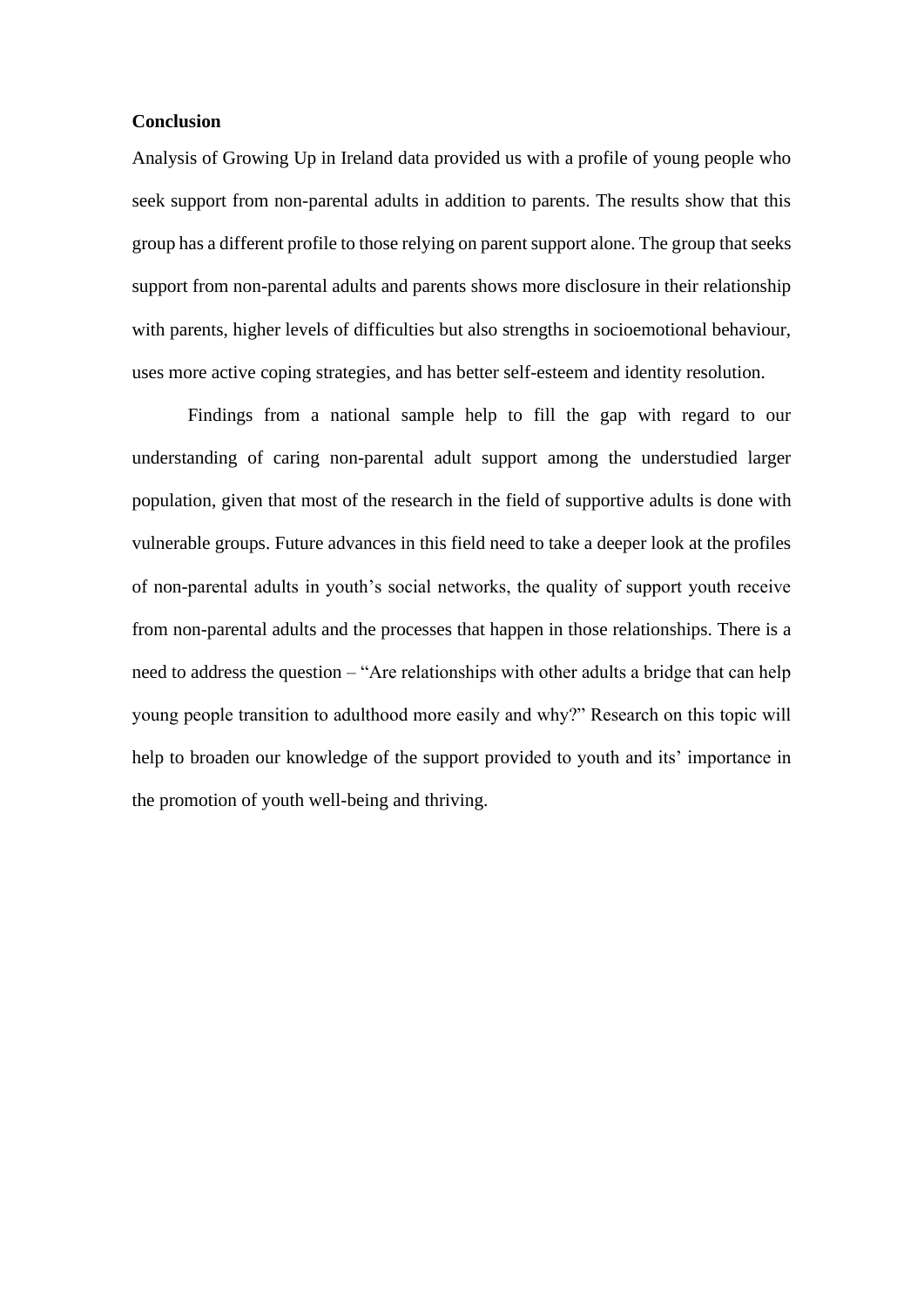## **References**

- Amirkhan, J. H. (1990). A factor analytically derived measure of coping: The coping strategy snidicator. *Journal of Personality and Social Psychology*, *59*(5), 1066.
- Beam, M. R., Chen, C., & Greenberger, E. (2002). The nature of adolescents' relationships with their "very important" nonparental adults. *American Journal of Community Psychology*, *30*(2), 305-325.
- Benson, P. L., Scales, P. C., Hamilton, S. F., & Sesma, A. Jr. (2007). Positive Youth Development: Theory, Research, and Applications. In W. Damon & R. M. Lerner (Eds.), *Handbook of Child Psychology: Vol.1. Theoretical Models of Human Development* (pp. 894–941). Hoboken, NJ: Wiley.
- Brady, B., Dolan, P., & McGregor, C. (2020). *Mentoring for young people in care and leaving care: Theory, policy and practice.* Abingdon, Oxon: Routledge.
- Chang, E. S., Greenberger, E., Chen, C., Heckhausen, J., & Farruggia, S. P. (2010). Nonparental adults as social resources in the transition to adulthood. *Journal of Research on Adolescence*, *20*(4), 1065-1082.
- Chen, C., Greenberger, E., Farruggia, S., Bush, K., & Dong, Q. I. (2003). Beyond parents and peers: The role of important non‐parental adults (VIPs) in adolescent development in China and the United States. *Psychology in the Schools*, *40*(1), 35-50.
- Côté, J. E. (1997). An empirical test of the identity capital model. *Journal of Adolescence*, *20*(5), 577-597.
- Cotterell, J. (2007). *Social networks in youth & adolescence*. Hove: Routledge.
- Cutrona, C. E. (2000). *Social support principles for strengthening families: Messages from USA.* In J. Canavan, P. Dolan, & J. Pinkerton (Eds.), *Family Support: Direction from Diversity* (pp. 103-122). London: Jessica Kingsley Publishers.
- Darling, N., Hamilton, S. F., & Shaver, K. H. (2003). Relationships outside the family: Unrelated adults. In G. R. Adams & M. D. Berzonsky (Eds.), *Blackwell handbooks of developmental psychology. Blackwell handbook of adolescence* (pp. 349-370). Malden, MA : Blackwell Publishing.
- Dolan, P., & Brady, B. (2012). *A guide to youth mentoring: Providing effective social support.* London: Jessica Kingsley Publishers.
- Dooley, B. A., & Fitzgerald, A. (2012). *My world survey: National study of youth mental health in Ireland*. Dublin: Headstrong and UCD School of Psychology.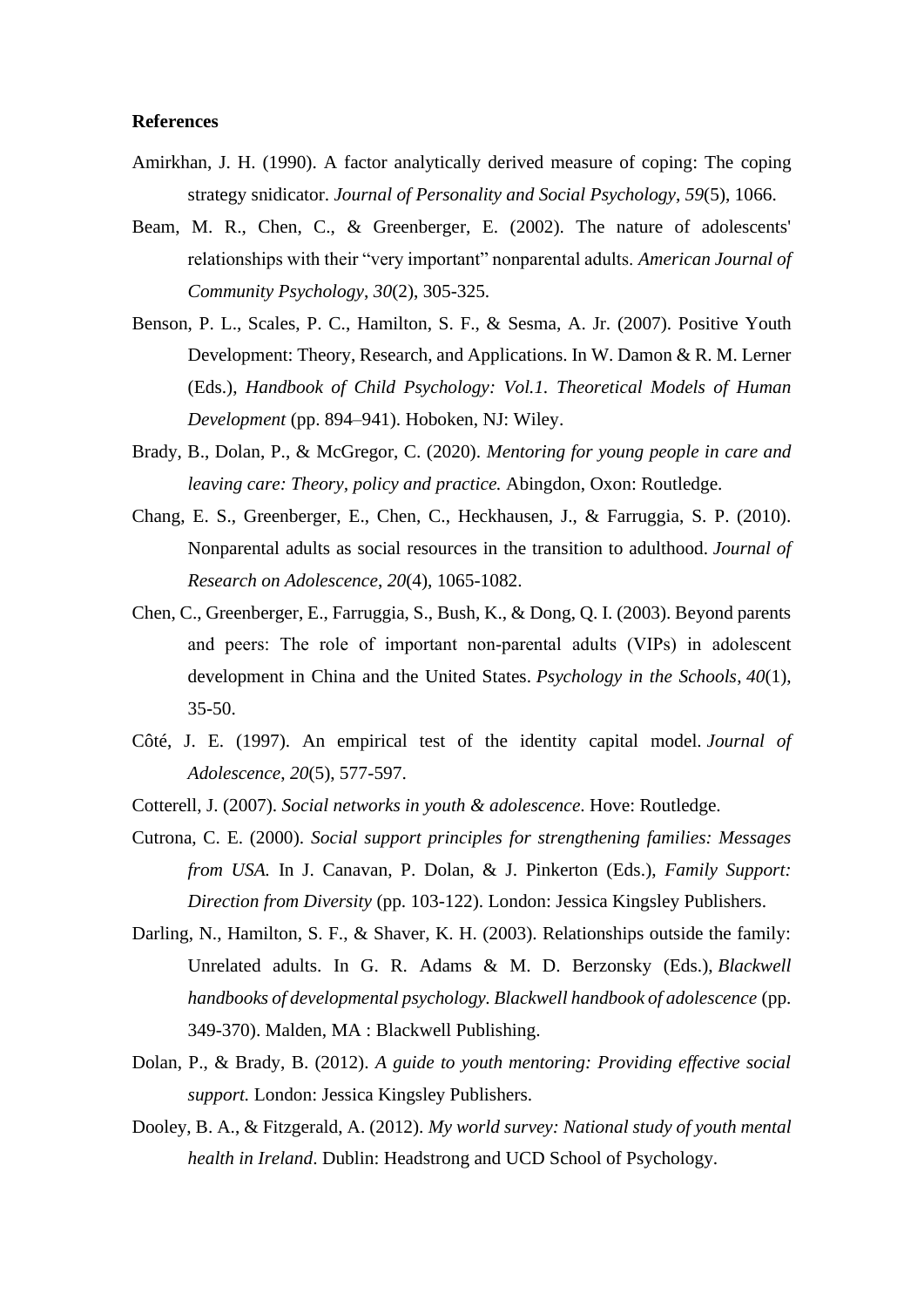- Dooley, B., O'Connor, C., Fitzgerald, A., & O'Reilly, A. (2019). *My world survey 2: The national study of youth mental health in Ireland.* Dublin: Jigsaw and UCD School of Psychology.
- DuBois, D. L., Neville, H. A., Parra, G. R., & Pugh‐Lilly, A. O. (2002). Testing a new model of mentoring. *New Directions for Youth Development*, *2002*(93), 21-57.
- Erickson, L. D., McDonald, S., & Elder G. H. Jr. (2009). Informal mentors and education: Complementary or compensatory resources? *Sociology of Education*, *82*(4), 344- 367.
- Field, A. (2013). *Discovering statistics using IBM SPSS statistics: And sex and drugs and rock 'n' roll* (4th ed.). London: Sage.
- Giordano, P. C. (2003). Relationships in adolescence. *Annual Review of Sociology*, *29*(1), 257-281.
- Goodman, R. (1997). The strengths and difficulties questionnaire: A research note. *Journal of Child Psychology and Psychiatry*, 38, 581-586.
- Hagler, M., Raposa, E. B., & Rhodes, J. (2017). Psychosocial profiles of youth who acquire a natural mentor during a school year. *Applied Developmental Science*, *23*(2), 144-152.
- Hagler, M. A., & Rhodes, J. E. (2018). The Long-term impact of natural mentoring relationships: A counterfactual analysis. *American Journal of Community Psychology*, *62*(1-2), 175-188.
- Heaven, P. C. L. (1994). *The social psychology of adolescence* (1st ed.). New York, N.Y.: Palgrave.
- Holland, J., Reynolds, T., & Weller, S. (2007). Transitions, networks and communities: The significance of social capital in the lives of children and young people. *Journal of Youth Studies*, *10*(1), 97-116.
- Hurd, N. M., Stoddard, S. A., Bauermeister, J. A., & Zimmerman, M. A. (2014). Natural mentors, mental health, and substance use: Exploring pathways via coping and purpose. *American Journal of Orthopsychiatry*, *84*(2), 190.
- Hurd, N. M., & Zimmerman, M. A. (2014). An analysis of natural mentoring relationship profiles and associations with mentees' mental health: Considering links via support from important others. *American Journal of Community Psychology*, *53*(1-2), 25-36.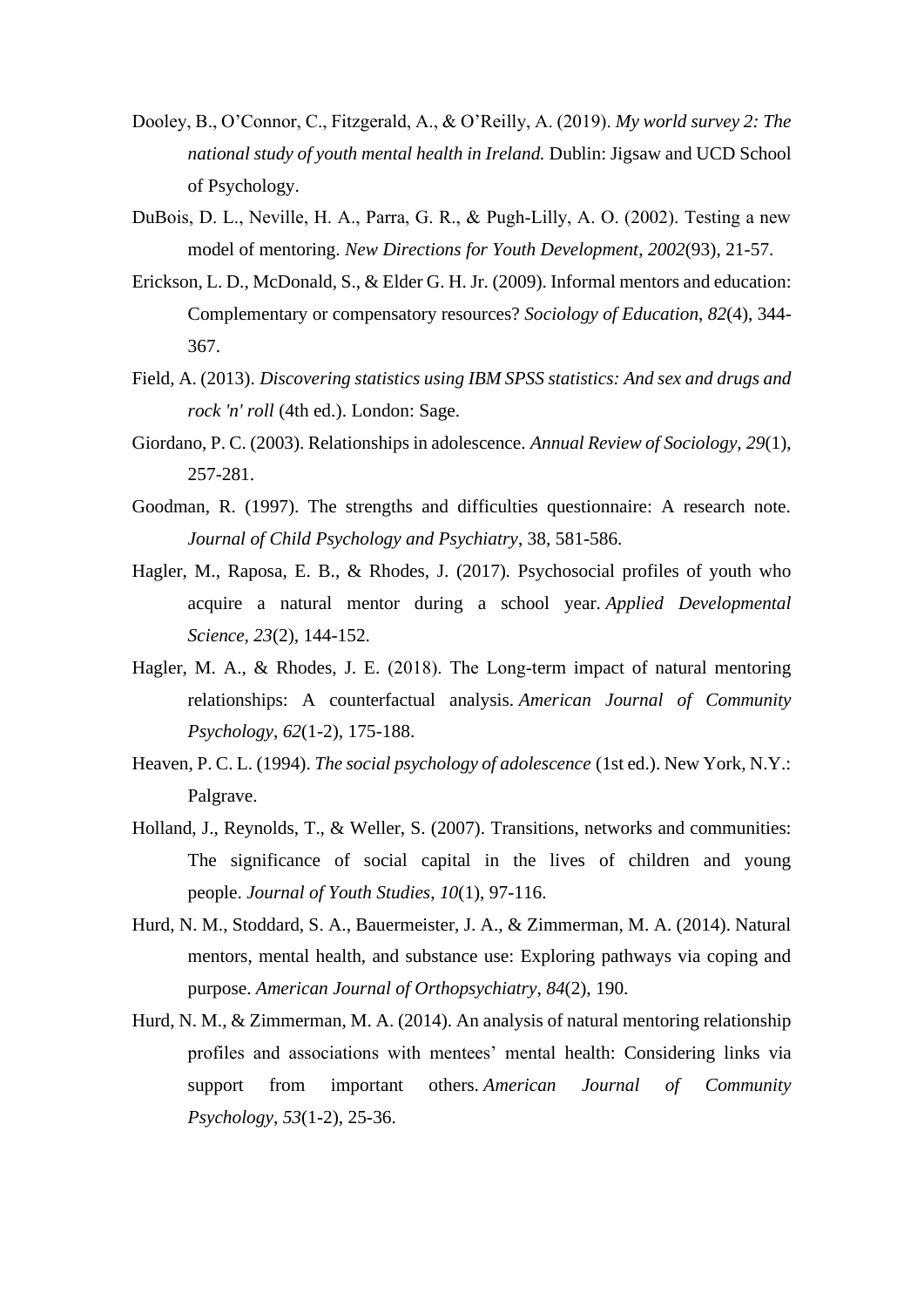- Langhout, R. D., Rhodes, J. E., & Osborne, L. N. (2004). An exploratory study of youth mentoring in an urban context: Adolescents' perceptions of relationship styles. *Journal of Youth and Adolescence*, *33*(4), 293-306.
- Lerner, R. M. (2005). Promoting positive youth development: Theoretical and empirical bases. In *White paper prepared for: Workshop on the Science of Adolescent Health and Development , National Research Council*.
- Lerner, R. M., Alberts, A. E., Jelicic, H., & Smith, L. M. (2006). Young people are resources to be developed: Promoting positive youth development through adultyouth relations and community assets. In E. Gil Clary & J. E. Rhodes (Eds.), *Mobilizing adults for positive youth development* (pp. 19-39). Boston, MA: Springer.
- Meltzer, A., Muir, K., & Craig, L.  $(2018)$ . The role of trusted adults in young people's social and economic lives. *Youth & Society*, *50*(5), 575-592.
- Miranda‐Chan, T., Fruiht, V., Dubon, V., & Wray‐Lake, L. (2016). The functions and longitudinal outcomes of adolescents' naturally occurring mentorships. *American Journal of Community Psychology*, *57*(1-2), 47-59.
- Mirković, B. (2018). *The role of important adults in positive youth development* (unpublished master's thesis). Catholic University of Croatia, Zagreb, Croatia.
- Murphey, D., Bandy, T., Schmitz, H., & Moore, K. (2013). Caring adults: Important for positive child well-being. *Child Trends*.
- Murphy, D., Quail, A., Williams, J., Gallagher, S., Murray, A., McNamara, E., & O'Mahony, D. (2018). *A summary guide to Wave 3 of Growing Up in Ireland's Child cohort (at 17/18 years).* Dublin: Department of Children and Youth Affairs.
- Murray, A., McCrory, C., Thornton, M., Williams, J., Quail, A., Swords, L., ... & Harris, E. (2011). *Growing Up in Ireland: Design, instrumentation and procedures for the child cohort.* Ireland, Dublin: Department of Health and Children.
- Raposa, E. B., Erickson, L. D., Hagler, M., & Rhodes, J. E. (2018). How economic disadvantage affects the availability and nature of mentoring relationships during the transition to adulthood. *American Journal of Community Psychology*, *61*(1-2), 191-203.
- Rhodes, J. E. (2002). *Stand by me.* Cambridge, MA: Harvard University Press.
- Rhodes, J. E. (2005). A model of youth mentoring. In D. L. Dubois & M. J. Karcher (Eds.), *Handbook of youth mentoring* (pp. 30-34). Thousand Oaks, CA: Sage.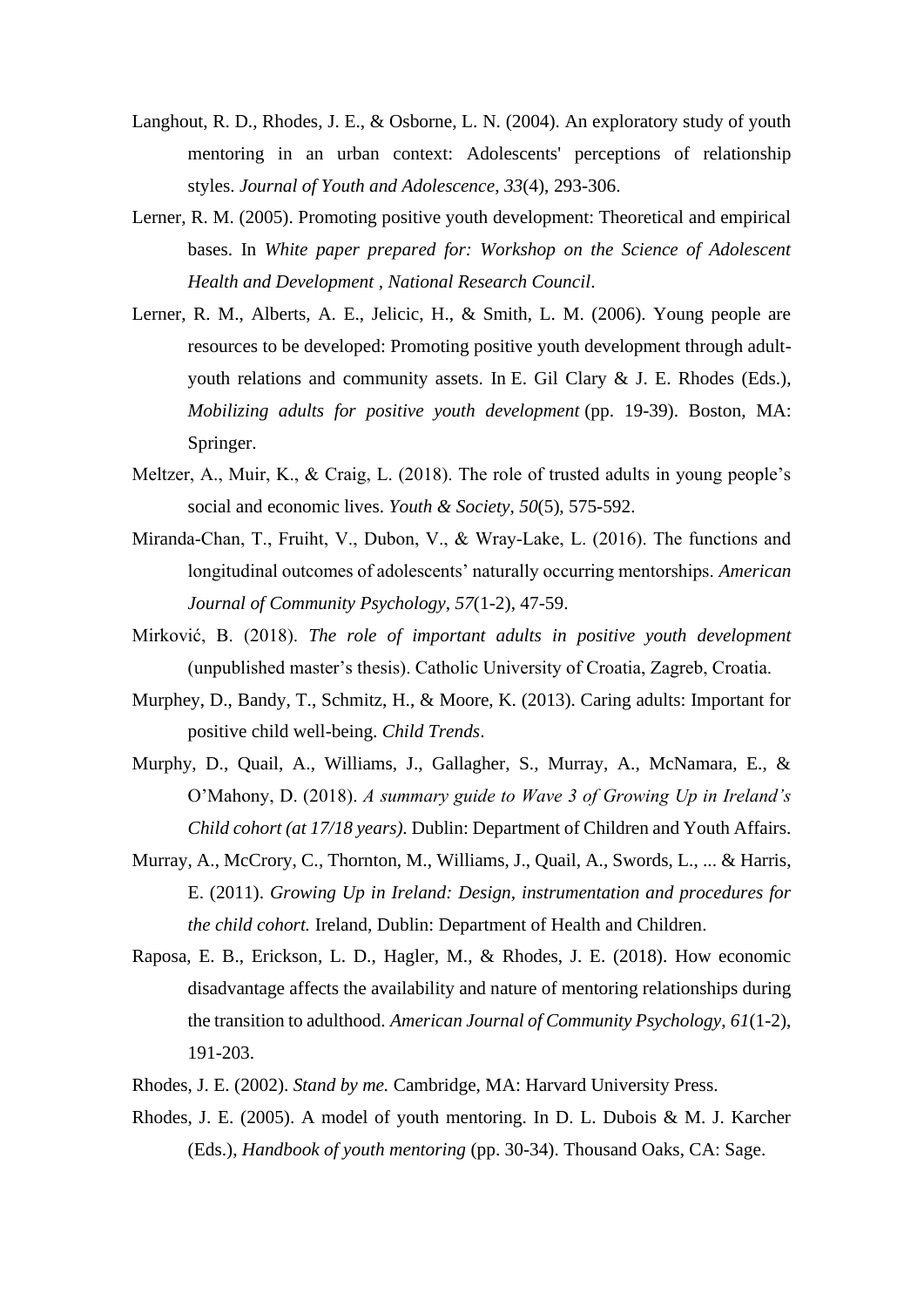- Rhodes, J. E., Grossman, J. B., & Resch, N. L. (2000). Agents of change: Pathways through which mentoring relationships influence adolescents' academic adjustment. *Child Development*, *71*(6), 1662-1671.
- Rosenberg, M. (1965). *Society and the adolescent self-image.* Princeton, NJ: Princeton University Press.
- Schwartz, S. E., Lowe, S. R., & Rhodes, J. E. (2012). Mentoring relationships and adolescent self-esteem. *The Prevention Researcher*, *19*(2), 17.
- Schwartz, S. E., Rhodes, J. E., Spencer, R., & Grossman, J. B. (2013). Youth initiated mentoring: Investigating a new approach to working with vulnerable adolescents. *American Journal of Community Psychology*, *52*(1-2), 155-169.
- Spencer, R. (2007). Naturally occurring mentoring relationships involving youth. In T.D. Allen, & L.T. Eby (Eds.), *Handbook of mentoring: A multiple perspectives approach* (pp. 99–117). Malden, MA: Blackwell Publishing.
- Stattin, H., & Kerr, M. (2000). Parental monitoring: A reinterpretation. *Child Development*, 71(4), 1072-1085.
- Sterrett, E. M., Jones, D. J., McKee, L. G., & Kincaid, C. (2011). Supportive non-parental adults and adolescent psychosocial functioning: Using social support as a theoretical framework. *American Journal of Community Psychology*, *48*(3-4), 284-295.
- Sulimani-Aidan, Y. (2018). Present, protective, and promotive: Mentors' roles in the lives of young adults in residential care. *American Journal of Orthopsychiatry*, *88*(1), 69.
- Wentzel, K. R. (1998). Social relationships and motivation in middle school: The role of parents, teachers, and peers. *Journal of Educational Psychology*, *90*(2), 202
- Wentzel, K. R., Barry, C. M., & Caldwell, K. A. (2004). Friendships in middle school: Influences on motivation and school adjustment. *Journal of Educational Psychology*, *96*(2), 195.
- Wentzel, K. R., & McNamara, C. C. (1999). Interpersonal relationships, emotional distress, and prosocial behavior in middle school. *The Journal of Early Adolescence*, *19*(1), 114-125.
- Wolkow, K. E., & Ferguson, H. B. (2001). Community factors in the development of resiliency: Considerations and future directions. *Community Mental Health Journal*, *37*(6), 489-498.